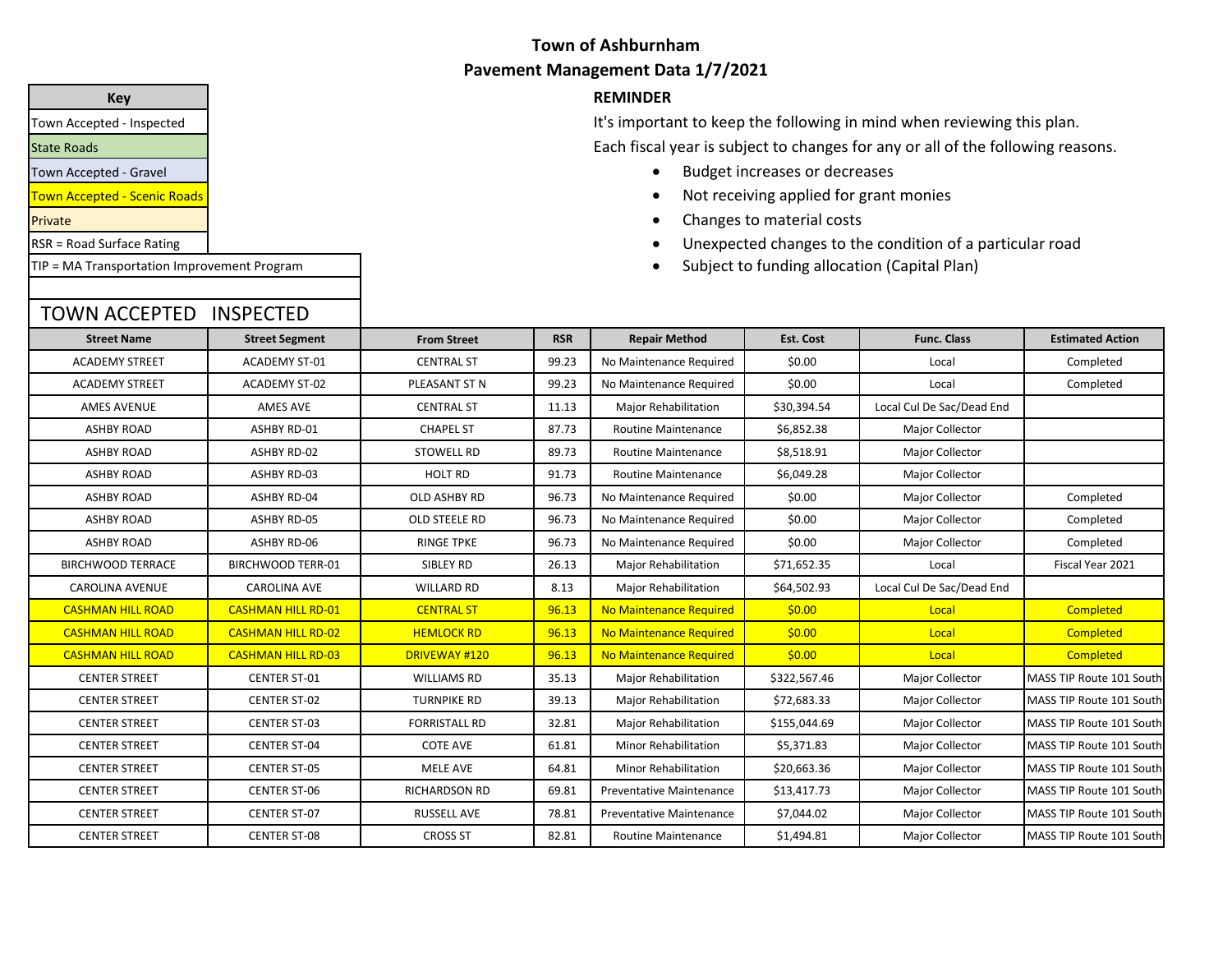| <b>Street Name</b>     | <b>Street Segment</b>   | From Street          | <b>RSR</b> | <b>Repair Method</b>            | <b>Est. Cost</b> | <b>Func. Class</b>        | <b>Estimated Action</b>  |
|------------------------|-------------------------|----------------------|------------|---------------------------------|------------------|---------------------------|--------------------------|
| <b>CENTER STREET</b>   | <b>CENTER ST-09</b>     | SOUTH MAIN ST        | 92.81      | Routine Maintenance             | \$383.34         | Major Collector           | MASS TIP Route 101 South |
| <b>CENTER STREET</b>   | <b>CENTER ST-10</b>     | SOUTH PLEASANT ST    | 82.81      | <b>Routine Maintenance</b>      | \$496.95         | Major Collector           | MASS TIP Route 101 South |
| <b>CENTRAL STREET</b>  | <b>CENTRAL ST-01</b>    | <b>MAIN ST</b>       | 96.13      | No Maintenance Required         | \$0.00           | Major Collector           | Completed                |
| <b>CENTRAL STREET</b>  | <b>CENTRAL ST-02</b>    | AMES AVE             | 96.13      | No Maintenance Required         | \$0.00           | Major Collector           | Completed                |
| <b>CENTRAL STREET</b>  | <b>CENTRAL ST-03</b>    | <b>PUFFER ST</b>     | 96.13      | No Maintenance Required         | \$0.00           | Major Collector           | Completed                |
| <b>CENTRAL STREET</b>  | <b>CENTRAL ST-04</b>    | <b>WILLARD RD</b>    | 96.13      | No Maintenance Required         | \$0.00           | Major Collector           | Completed                |
| <b>CENTRAL STREET</b>  | <b>CENTRAL ST-05</b>    | PLEASANT ST          | 96.13      | No Maintenance Required         | \$0.00           | Major Collector           | Completed                |
| <b>CENTRAL STREET</b>  | <b>CENTRAL ST-06</b>    | SCHOOL ST            | 96.13      | No Maintenance Required         | \$0.00           | Major Collector           | Completed                |
| <b>CENTRAL STREET</b>  | <b>CENTRAL ST-07</b>    | <b>COREY RD</b>      | 96.13      | No Maintenance Required         | \$0.00           | Major Collector           | Completed                |
| <b>CHAPEL STREET</b>   | CHAPEL ST-01            | <b>MAIN ST</b>       | 92.73      | Routine Maintenance             | \$1,072.39       | Local                     |                          |
| <b>CHAPEL STREET</b>   | CHAPEL ST-02            | <b>LAWRENCE ST</b>   | 90.73      | Routine Maintenance             | \$580.33         | Local                     |                          |
| <b>CHAPEL STREET</b>   | CHAPEL ST-03            | <b>MEMORIAL DR</b>   | 88.73      | Routine Maintenance             | \$500.56         | Local                     |                          |
| <b>COBB ROAD</b>       | <b>COBB RD</b>          | LAKE RD              | 96.12      | No Maintenance Required         | \$0.00           | Local                     | Completed                |
| <b>COREY HILL ROAD</b> | <b>COREY HILL RD-01</b> | <b>WINCHENDON RD</b> | 84.13      | <b>Routine Maintenance</b>      | \$867.20         | <b>Minor Collector</b>    |                          |
| <b>COREY HILL ROAD</b> | <b>COREY HILL RD-02</b> | <b>LILLIAN DR</b>    | 82.13      | <b>Routine Maintenance</b>      | \$1,555.60       | <b>Minor Collector</b>    |                          |
| <b>COREY HILL ROAD</b> | <b>COREY HILL RD-03</b> | <b>JUNIPER RD</b>    | 86.13      | <b>Routine Maintenance</b>      | \$177.36         | <b>Minor Collector</b>    |                          |
| <b>COREY HILL ROAD</b> | <b>COREY HILL RD-04</b> | <b>HILANDALE RD</b>  | 89.13      | <b>Routine Maintenance</b>      | \$510.99         | <b>Minor Collector</b>    |                          |
| <b>COREY HILL ROAD</b> | <b>COREY HILL RD-05</b> | HILANDALE RD         | 89.13      | <b>Routine Maintenance</b>      | \$975.06         | Minor Collector           |                          |
| <b>COREY HILL ROAD</b> | <b>COREY HILL RD-06</b> | <b>JUNIPER RD</b>    | 81.13      | Routine Maintenance             | \$737.66         | Minor Collector           |                          |
| <b>COREY HILL ROAD</b> | <b>COREY HILL RD-07</b> | <b>COREY RD</b>      | 93.13      | Routine Maintenance             | \$1,168.98       | <b>Minor Collector</b>    |                          |
| <b>COTE AVENUE</b>     | <b>COTE AVE</b>         | <b>CENTER ST</b>     | 67.45      | <b>Preventative Maintenance</b> | \$6,362.76       | Local Cul De Sac/Dead End |                          |
| <b>CROSBY ROAD</b>     | <b>CROSBY RD</b>        | RUSSELL HILL RD      | 81.12      | Routine Maintenance             | \$3,495.52       | Local Cul De Sac/Dead End |                          |
| <b>CROSS ROAD</b>      | <b>CROSS RD</b>         | <b>HARRIS RD</b>     | 0.00       | Major Rehabilitation            | \$182,191.25     | Local                     |                          |
| <b>CROSS STREET</b>    | CROSS ST-01             | <b>CENTER ST</b>     | 35.45      | Major Rehabilitation            | \$68,816.48      | Local                     | Fiscal Year 2022         |
| <b>CROSS STREET</b>    | CROSS ST-02             | <b>NEW ST</b>        | 39.45      | Major Rehabilitation            | \$27,112.60      | Local                     | Fiscal Year 2022         |
| <b>CUSHING STREET</b>  | <b>CUSHING ST-01</b>    | <b>MAIN ST</b>       | 92.73      | <b>Routine Maintenance</b>      | \$3,164.34       | Local                     |                          |
| <b>CUSHING STREET</b>  | <b>CUSHING ST-02</b>    | <b>SPLIT</b>         | 62.73      | <b>Minor Rehabilitation</b>     | \$26,230.19      | Local                     |                          |
| <b>DEPOT ROAD</b>      | <b>DEPOT RD</b>         | SHERBERT RD          | 97.22      | No Maintenance Required         | \$0.00           | Local                     | Completed                |
| <b>DUNN ROAD</b>       | DUNN RD-01              | SHERBERT RD          | 86.12      | Routine Maintenance             | \$2,656.83       | Local                     |                          |
| <b>DUNN ROAD</b>       | DUNN RD-02              | LAUREL DR            | 90.12      | Routine Maintenance             | \$450.05         | Local                     |                          |
| <b>DUNN ROAD</b>       | DUNN RD-03              | <b>BALSAM DR</b>     | 91.12      | Routine Maintenance             | \$511.63         | Local                     |                          |
| <b>DUNN ROAD</b>       | DUNN RD-04              | WINDING COVE RD      | 94.12      | No Maintenance Required         | \$0.00           | Local                     | Completed                |
| <b>DUNN ROAD</b>       | <b>DUNN RD-05</b>       | <b>NOEL DR</b>       | 85.12      | <b>Routine Maintenance</b>      | \$2,677.96       | Local                     |                          |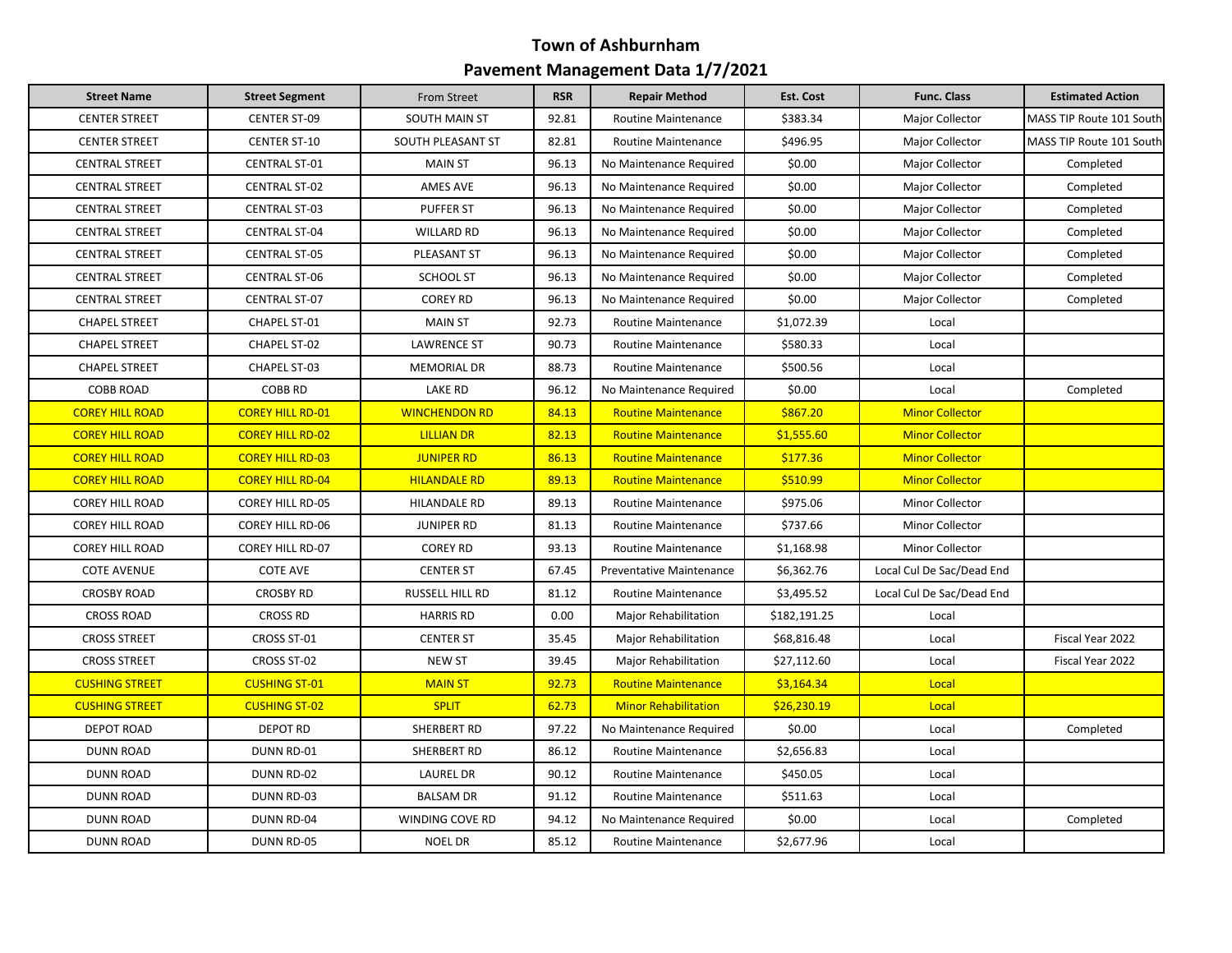| <b>Street Name</b>       | <b>Street Segment</b>     | From Street              | <b>RSR</b> | <b>Repair Method</b>                     | Est. Cost    | <b>Func. Class</b>        | <b>Estimated Action</b>  |
|--------------------------|---------------------------|--------------------------|------------|------------------------------------------|--------------|---------------------------|--------------------------|
| <b>DUNN ROAD</b>         | <b>DUNN RD-06</b>         | <b>BLUEBERRY RD</b>      | 90.12      | <b>Routine Maintenance</b>               | \$1,880.99   | Local                     |                          |
| <b>DUNN ROAD</b>         | DUNN RD-07                | PENACOOK RD              | 85.12      | <b>Routine Maintenance</b>               | \$735.22     | Local                     |                          |
| <b>DUNN ROAD</b>         | <b>DUNN RD-08</b>         | <b>BLUEFIELD RD</b>      | 89.12      | <b>Routine Maintenance</b>               | \$451.95     | Local                     |                          |
| <b>EAST RINDGE ROAD</b>  | <b>EAST RINDGE RD-01</b>  | <b>CROSS RD</b>          | 91.12      | <b>Routine Maintenance</b>               | \$655.91     | <b>Minor Collector</b>    |                          |
| <b>EAST RINDGE ROAD</b>  | <b>EAST RINDGE RD-02</b>  | <b>SAARI CAMP RD</b>     | 94.12      | No Maintenance Required                  | \$0.00       | <b>Minor Collector</b>    | <b>Completed</b>         |
| <b>EAST RINDGE ROAD</b>  | <b>EAST RINDGE RD-03</b>  | <b>LAKE SHORE RD</b>     | 80.12      | <b>Routine Maintenance</b>               | \$2,446.96   | <b>Minor Collector</b>    |                          |
| <b>EAST RINDGE ROAD</b>  | <b>EAST RINDGE RD-04</b>  | <b>YOUNG RD</b>          | 5.12       | <b>Major Rehabilitation</b>              | \$470,522.35 | <b>Minor Collector</b>    | <b>Fiscal Year 2023</b>  |
| <b>EAST RINDGE ROAD</b>  | <b>EAST RINDGE RD-05</b>  | <b>TUCKERMAN RD</b>      | 14.12      | <b>Major Rehabilitation</b>              | \$469,107.83 | <b>Minor Collector</b>    | <b>Fiscal Year 2023</b>  |
| <b>FAIRVIEW AVENUE</b>   | <b>FAIRVIEW AVE-01</b>    | <b>WILLARD RD</b>        | 23.13      | Major Rehabilitation                     | \$54,092.28  | Local                     |                          |
| <b>FAIRVIEW AVENUE</b>   | <b>FAIRVIEW AVE-02</b>    | <b>LIBERTY LN</b>        | 41.13      | <b>Major Rehabilitation</b>              | \$102,362.54 | Local Cul De Sac/Dead End |                          |
| <b>FAIRVIEW PARK</b>     | <b>FAIRVIEW PARK</b>      | <b>FAIRVIEW AVE</b>      | 68.13      | <b>Preventative Maintenance</b>          | \$4,088.97   | Local                     |                          |
| <b>GARDNER HILL ROAD</b> | <b>GARDNER HILL RD-01</b> | SOUTH HIGH ST            | 42.81      | Major Rehabilitation                     | \$277,477.07 | Major Collector           | MASS TIP Route 101 South |
| <b>GARDNER HILL ROAD</b> | <b>GARDNER HILL RD-02</b> | SOUTH HIGH ST            | 72.81      | <b>Preventative Maintenance</b>          | \$2,686.95   | Major Collector           | MASS TIP Route 101 South |
| <b>GARDNER HILL ROAD</b> | <b>GARDNER HILL RD-03</b> | <b>HOSLEY RD</b>         | 56.81      | Minor Rehabilitation                     | \$14,218.75  | Major Collector           | MASS TIP Route 101 South |
| <b>GIBSON ROAD</b>       | <b>GIBSON RD</b>          | JEWELL HILL RD           | 58.73      | Minor Rehabilitation<br>\$98,143.31      |              | Local Cul De Sac/Dead End |                          |
| <b>GINGER BREAD LANE</b> | <b>GINGER BREAD LN</b>    | <b>RIVER ST</b>          | 49.73      | <b>Minor Rehabilitation</b>              | \$6,502.00   | Local                     |                          |
| <b>HARDY ROAD</b>        | <b>HARDY RD</b>           | <b>RINDGE STATE RD</b>   | 76.73      | <b>Preventative Maintenance</b>          | \$16,443.64  | Local                     |                          |
| <b>HARRIS ROAD</b>       | <b>HARRIS RD-01</b>       | <b>LAKE RD</b>           | 47.13      | Minor Rehabilitation                     | \$5,983.33   | Local                     |                          |
| <b>HARRIS ROAD</b>       | <b>HARRIS RD-02</b>       | <b>LANE LN</b>           | 39.13      | Major Rehabilitation                     | \$300,873.32 | Local                     |                          |
| <b>HARRIS ROAD</b>       | <b>HARRIS RD-03</b>       | <b>CROSS RD</b>          | 53.13      | Minor Rehabilitation                     | \$29,445.39  | Local                     |                          |
| <b>HARRIS ROAD</b>       | <b>HARRIS RD-04</b>       | <b>SLED RD</b>           | 59.13      | <b>Minor Rehabilitation</b>              | \$17,726.89  | Local                     |                          |
| <b>HASTINGS ROAD</b>     | <b>HASTINGS RD-01</b>     | <b>STOWELL RD</b>        | 83.81      | <b>Routine Maintenance</b>               | \$3,543.46   | Local                     |                          |
| <b>HASTINGS ROAD</b>     | <b>HASTINGS RD-02</b>     | <b>KRAETZER RD</b>       | 84.81      | <b>Routine Maintenance</b>               | \$5,794.85   | Local                     |                          |
| <b>HASTINGS ROAD</b>     | <b>HASTINGS RD-03</b>     | <b>MARSHALL MILLS RD</b> | 88.81      | <b>Routine Maintenance</b>               | \$1,092.25   | Local                     |                          |
| <b>HASTINGS ROAD</b>     | <b>HASTINGS RD-04</b>     | <b>CUSHING ST</b>        | 76.81      | <b>Preventative Maintenance</b>          | \$19,135.01  | Local                     |                          |
| <b>HAY ROAD</b>          | HAY RD-01                 | <b>HOLT RD</b>           | 60.81      | Minor Rehabilitation                     | \$9,341.38   | Local                     |                          |
| <b>HAY ROAD</b>          | HAY RD-02                 | <b>MEADOW LN</b>         | 32.81      | <b>Major Rehabilitation</b>              | \$121,391.56 | Local                     |                          |
| <b>HEALD ROAD</b>        | <b>HEALD RD-01</b>        | PACKARD HILL RD          | 94.12      | No Maintenance Required                  | \$0.00       | Local                     | Completed                |
| <b>HEMLOCK ROAD</b>      | <b>HEMLOCK RD</b>         | <b>CASHMAN HILL RD</b>   |            |                                          |              | Local Cul De Sac/Dead End |                          |
| <b>HEALD ROAD</b>        | <b>HEALD RD-02</b>        | <b>SQUIRE RD</b>         | 96.12      | No Maintenance Required                  | \$0.00       | Local Cul De Sac/Dead End | Completed                |
| <b>HIGH STREET</b>       | HIGH ST-01                | <b>MAIN ST</b>           | 83.13      | Routine Maintenance                      | \$2,265.92   | Minor Collector           |                          |
| <b>HIGH STREET</b>       | HIGH ST-02                | <b>FOUR WINDS DR</b>     | 91.13      | <b>Routine Maintenance</b><br>\$2,709.87 |              | <b>Minor Collector</b>    |                          |
| <b>HIGHLAND AVENUE</b>   | <b>HIGHLAND AVE</b>       | <b>MAPLE AVE</b>         | 34.45      | <b>Major Rehabilitation</b>              | \$55,808.28  | Local                     |                          |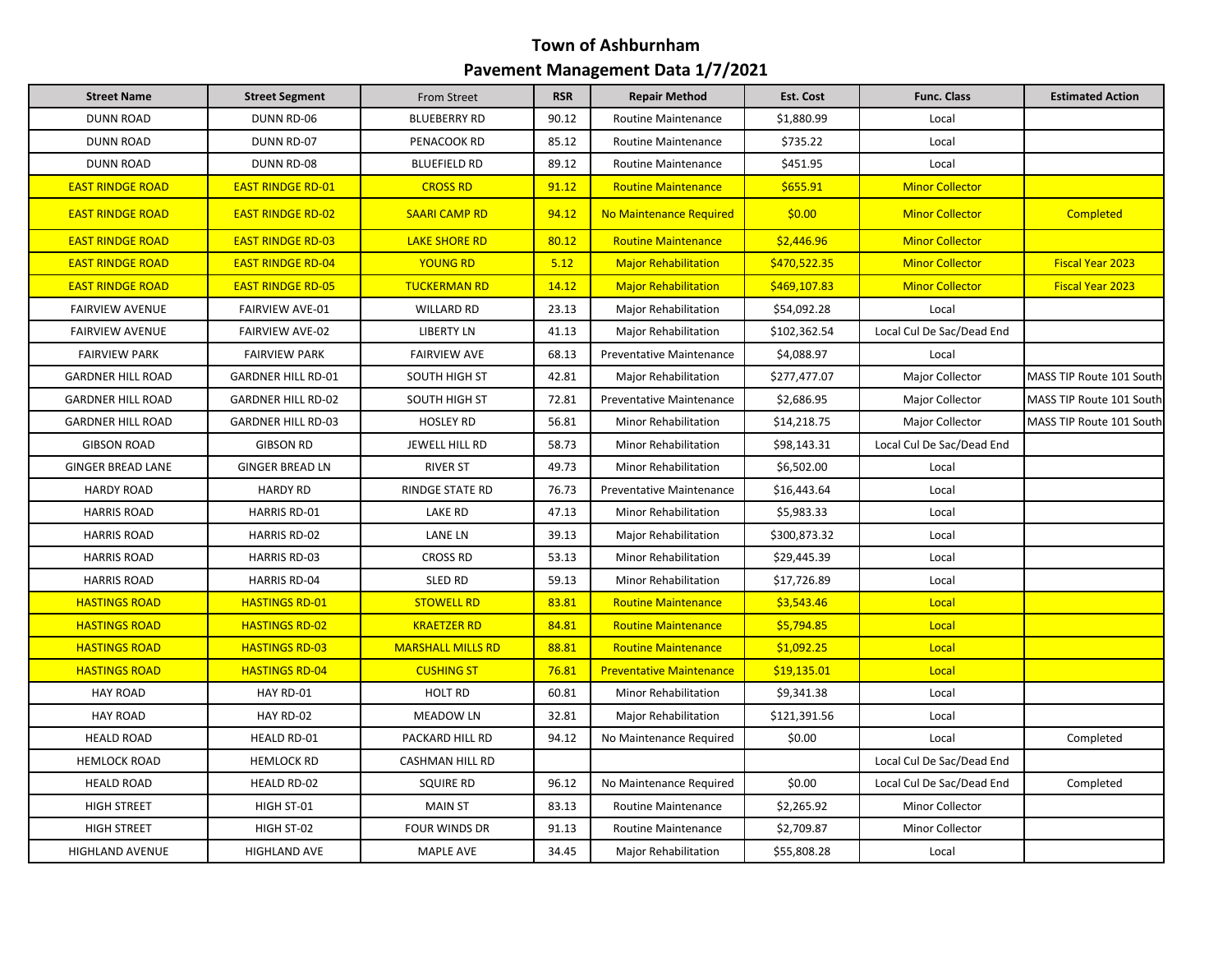| <b>Street Name</b>      | <b>Street Segment</b> | From Street            | <b>RSR</b> | <b>Repair Method</b>                | <b>Est. Cost</b> | <b>Func. Class</b>        | <b>Estimated Action</b> |
|-------------------------|-----------------------|------------------------|------------|-------------------------------------|------------------|---------------------------|-------------------------|
| HILANDALE ROAD          | HILANDALE RD          | <b>COREY HILL RD</b>   | 26.13      | <b>Major Rehabilitation</b>         | \$199,124.60     | Local                     |                         |
| <b>HOLDEN STREET</b>    | <b>HOLDEN ST</b>      | MILL ST                | 90.73      | Routine Maintenance                 | \$805.09         | Local Cul De Sac/Dead End |                         |
| <b>HOLT ROAD</b>        | HOLT RD-01            | <b>MARBLE RD</b>       | 20.81      | Major Rehabilitation                | \$132,144.57     | Local                     | Fiscal 2022             |
| <b>HOLT ROAD</b>        | HOLT RD-02            | POND DR                | 47.81      | <b>Minor Rehabilitation</b>         | \$14,014.05      | Local                     | Fiscal 2022             |
| <b>HOLT ROAD</b>        | HOLT RD-03            | <b>STODGE DR</b>       | 44.81      | \$31,029.55<br>Major Rehabilitation |                  | Local                     | Fiscal 2022             |
| <b>HOLT ROAD</b>        | HOLT RD-04            | <b>HAY RD</b>          | 20.81      | Major Rehabilitation                | \$240,153.71     | Local                     | Fiscal 2022             |
| <b>HOSLEY ROAD</b>      | <b>HOSLEY RD</b>      | <b>GARDNER HILL RD</b> | 87.45      | <b>Routine Maintenance</b>          | \$1,063.68       | Local Cul De Sac/Dead End |                         |
| <b>HUNTER AVENUE</b>    | HUNTER AVE-01         | <b>WINCHENDON RD</b>   | 3.13       | <b>Major Rehabilitation</b>         | \$58,274.39      | Local                     | Fiscal 2021             |
| <b>HUNTER AVENUE</b>    | <b>HUNTER AVE-02</b>  | <b>WILLIAMS PASS</b>   | 18.13      | Major Rehabilitation                | \$300,428.71     | Local                     | Fiscal 2021             |
| JEWELL HILL ROAD        | JEWELL HILL RD-01     | <b>FITCHBURG RD</b>    | 51.73      | Minor Rehabilitation                | \$80,468.19      | Local                     |                         |
| <b>JEWELL HILL ROAD</b> | JEWELL HILL RD-02     | <b>GIBSON RD</b>       | 44.73      | Major Rehabilitation                | \$15,775.98      | Local                     |                         |
| <b>JEWELL HILL ROAD</b> | JEWELL HILL RD-03     | <b>KALLINEN RD</b>     | 60.73      | <b>Minor Rehabilitation</b>         | \$153,438.71     | Local                     |                         |
| <b>JUNIPER ROAD</b>     | <b>JUNIPER RD</b>     | <b>COREY HILL RD</b>   | 12.13      | Major Rehabilitation                | \$173,714.45     | Local                     |                         |
| <b>KELTON ROAD</b>      | <b>KELTON RD</b>      | RIVER STYX RD          | 69.73      | <b>Preventative Maintenance</b>     | \$54,851.79      | Local Cul De Sac/Dead End |                         |
| <b>KRAETZER ROAD</b>    | <b>KRAETZER RD</b>    | <b>HASTINGS RD</b>     | 11.81      | Major Rehabilitation                | \$112,448.75     | Local                     | Fiscal 2021             |
| <b>LAKE ROAD</b>        | LAKE RD-01            | <b>HASTINGS RD</b>     | 44.13      | Major Rehabilitation                | \$49,975.22      | Minor Collector           |                         |
| <b>LAKE ROAD</b>        | LAKE RD-02            | <b>COBB RD</b>         | 64.13      | Minor Rehabilitation                | \$56,835.36      | Minor Collector           |                         |
| <b>LAKE ROAD</b>        | LAKE RD-03            | <b>COBB RD</b>         | 44.13      | Major Rehabilitation                | \$620,159.54     | <b>Minor Collector</b>    |                         |
| <b>LAKE ROAD</b>        | LAKE RD-04            | PACKARD HILL RD        | 47.13      | Minor Rehabilitation                | \$61,814.15      | <b>Minor Collector</b>    |                         |
| <b>LAKE ROAD</b>        | LAKE RD-05            | SHERBERT RD            | 96.13      | No Maintenance Required             | \$0.00           | Minor Collector           |                         |
| LAKE ROAD               | LAKE RD-06            | <b>HARRIS RD</b>       | 84.13      | Routine Maintenance                 | \$5,219.81       | Minor Collector           |                         |
| LAKE SHORE ROAD         | LAKE SHORE RD-02      | DRIVEWAY #171          | 10.13      | Major Rehabilitation                | \$375,883.23     | Local                     |                         |
| <b>LAKE SHORE ROAD</b>  | LAKE SHORE RD-03      | <b>CHARM RD</b>        | 10.13      | Major Rehabilitation                | \$49,687.28      | Local                     |                         |
| LAKE SHORE ROAD         | LAKE SHORE RD-04      | PEARL RD               | 84.13      | Routine Maintenance                 | \$1,824.24       | Local                     |                         |
| <b>LASHUA ROAD</b>      | <b>LASHUA RD</b>      | <b>WINCHENDON RD</b>   | 77.12      | <b>Preventative Maintenance</b>     | \$36,438.77      | <b>Minor Collector</b>    |                         |
| <b>LAWRENCE STREET</b>  | LAWRENCE ST-01        | <b>MAIN ST</b>         | 96.73      | No Maintenance Required             | \$0.00           | Local                     | Completed               |
| <b>LAWRENCE STREET</b>  | LAWRENCE ST-02        | D W A DR               | 90.73      | <b>Routine Maintenance</b>          | \$295.86         |                           |                         |
| <b>LIBERTY LANE</b>     | LIBERTY LN -02        | <b>FAIRVIEW PARK</b>   |            |                                     |                  | Local                     |                         |
| <b>LIBERTY LANE</b>     | LIBERTY LN-02         | <b>FAIRVIEW AVE</b>    |            |                                     |                  | Local Cul De Sac/Dead End |                         |
| LILLIAN DRIVE           | <b>LILLIAN DR</b>     | <b>COREY HILL RD</b>   | 36.13      | Major Rehabilitation                | \$54,890.29      | Local                     |                         |
| LINCOLN AVENUE          | LINCOLN AVE           | SIBLEY RD              | 7.13       | Major Rehabilitation                | \$292,841.83     | Local                     | Fiscal 2021             |
| <b>MAIN STREET</b>      | MAIN ST-01            | OLD NIMS RD            | 80.73      | <b>Routine Maintenance</b>          | \$780.89         | <b>Minor Arterial</b>     |                         |
| <b>MAIN STREET</b>      | MAIN ST-02            | <b>HIGH ST</b>         | 78.73      | Preventative Maintenance            | \$14,929.50      | <b>Minor Arterial</b>     |                         |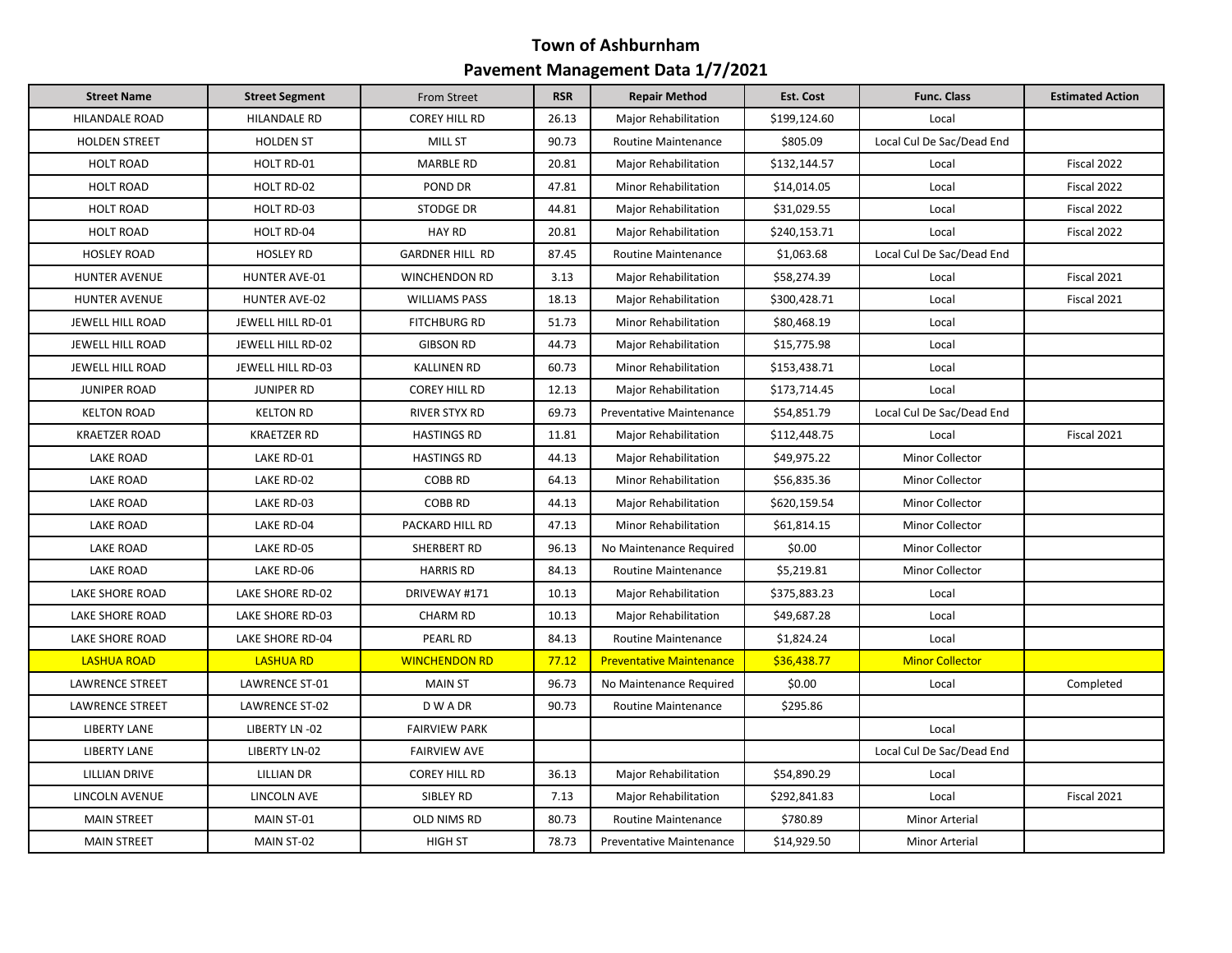| <b>Street Name</b>       | <b>Street Segment</b>     | From Street           | <b>RSR</b> | <b>Repair Method</b>                                | Est. Cost            | <b>Func. Class</b>        | <b>Estimated Action</b> |
|--------------------------|---------------------------|-----------------------|------------|-----------------------------------------------------|----------------------|---------------------------|-------------------------|
| <b>MAIN STREET</b>       | MAIN ST-03                | <b>CUSHING ST</b>     | 92.73      | Routine Maintenance                                 | \$243.24             | <b>Minor Arterial</b>     |                         |
| <b>MAIN STREET</b>       | MAIN ST-04                | SCHOOL ST             | 78.73      | <b>Preventative Maintenance</b>                     | \$7,262.00           | <b>Minor Arterial</b>     |                         |
| <b>MAIN STREET</b>       | MAIN ST-05                | <b>CHAPEL ST</b>      | 77.73      | <b>Preventative Maintenance</b>                     | \$9,858.63           | <b>Minor Arterial</b>     |                         |
| <b>MAIN STREET</b>       | MAIN ST-06                | PLEASANT ST           | 78.73      | <b>Preventative Maintenance</b>                     | \$7,826.16           | <b>Minor Arterial</b>     |                         |
| <b>MAIN STREET</b>       | MAIN ST-07                | <b>CENTRAL ST</b>     | 77.73      | Preventative Maintenance                            | \$2,886.95           | Minor Arterial            |                         |
| <b>MAIN STREET</b>       | MAIN ST-08                | <b>MEMORIAL DR</b>    | 87.73      | <b>Routine Maintenance</b>                          | \$529.71             | Minor Arterial            |                         |
| <b>MAIN STREET</b>       | MAIN ST-09                | <b>WATER ST</b>       | 87.73      | <b>Routine Maintenance</b>                          | \$381.97             | <b>Minor Arterial</b>     |                         |
| <b>MAIN STREET</b>       | MAIN ST-10                | <b>MAPLE AVE</b>      | 84.73      | Routine Maintenance                                 | \$972.31             | Minor Arterial            |                         |
| <b>MAPLE AVENUE</b>      | <b>MAPLE AVE</b>          | <b>MAIN ST</b>        | 31.13      | Major Rehabilitation                                | \$88,020.31          | Local                     |                         |
| SOUTH MAPLE AVENUE       | MAPLE AVE-01              | <b>WESTMINSTER ST</b> | 90.45      | <b>Routine Maintenance</b>                          | \$367.68             | Local                     |                         |
| <b>MAPLE AVENUE</b>      | MAPLE AVE-02              | HIGHLAND AVE          | 92.45      | Routine Maintenance                                 | \$1,007.95           | Local                     |                         |
| <b>MARBLE ROAD</b>       | MARBLE RD-01              | <b>OLD ASHBY RD</b>   | 24.81      | <b>Major Rehabilitation</b>                         | \$76,429.63          | Local                     |                         |
| <b>MARBLE ROAD</b>       | MARBLE RD-02              | <b>HOLT RD</b>        | 60.81      | Minor Rehabilitation                                | \$4,719.25           | Local                     | Fiscal 2021             |
| <b>MARBLE ROAD</b>       | MARBLE RD-03              | STODGE MEADOW RD      | 96.81      | No Maintenance Required                             | \$0.00               | Local                     | Completed               |
| <b>MELE AVENUE</b>       | MELE AVE                  | <b>CENTER ST</b>      | 67.45      | <b>Preventative Maintenance</b>                     | \$4,773.07           | Local Cul De Sac/Dead End |                         |
| <b>MEMORIAL DRIVE</b>    | MEMORIAL DR-01            | <b>MAIN ST</b>        | 64.73      | Minor Rehabilitation                                | \$18,106.13<br>Local |                           |                         |
| MEMORIAL DRIVE           | MEMORIAL DR-02            | MEMORIAL DR-03        | 70.73      | Preventative Maintenance                            | \$6,660.33<br>Local  |                           |                         |
| <b>MEMORIAL DRIVE</b>    | MEMORIAL DR-03            | LAWRENCE ST           | 84.73      | Routine Maintenance                                 | \$296.07             | Local                     |                         |
| <b>MILL STREET</b>       | MILL ST-01                | <b>WATER ST</b>       | 70.73      | <b>Preventative Maintenance</b>                     | \$3,560.85           | Local                     |                         |
| <b>MILL STREET</b>       | MILL ST-02                | <b>WATER ST</b>       | 54.73      | Minor Rehabilitation                                | \$3,966.27           | Local Cul De Sac/Dead End |                         |
| <b>MURRAY ROAD</b>       | <b>MURRAY RD</b>          | <b>HIGH ST</b>        | 13.45      | Major Rehabilitation                                | \$351,120.43         | Local                     |                         |
| <b>NEW STREET</b>        | <b>NEW ST</b>             | <b>CROSS ST</b>       | 66.45      | Preventative Maintenance                            | \$3,716.12           | Local Cul De Sac/Dead End |                         |
| <b>OAKMONT DRIVE</b>     | OAKMONT DR-01             | <b>WESTMINSTER ST</b> | 94.45      | No Maintenance Required                             | \$0.00               | Local                     | Completed               |
| <b>OAKMONT DRIVE</b>     | <b>OAKMONT DR-02</b>      | <b>MAPLE AVE</b>      | 83.45      | <b>Routine Maintenance</b>                          | \$497.90             | Local                     |                         |
| OLD ASHBY ROAD           | OLD ASHBY RD-01           | <b>ASHBY RD</b>       | 40.81      | Major Rehabilitation                                | \$174,341.09         | Local                     |                         |
| OLD ASHBY ROAD           | OLD ASHBY RD-02           | <b>MARBLE RD</b>      | 16.81      | Major Rehabilitation                                | \$215,235.78         | Local                     |                         |
| OLD ASHBY ROAD           | OLD ASHBY RD-03           | <b>RINGE TPKE</b>     | 0.00       | Major Rehabilitation                                | \$335,019.81         | Local                     |                         |
| <b>OLD COUNTY ROAD</b>   | OLD COUNTY RD-01          | <b>CENTER ST</b>      | 56.45      | <b>Minor Rehabilitation</b>                         | \$8,664.87           | Local                     |                         |
| <b>OLD GARDER ROAD</b>   | OLD GARDER RD-01          | <b>GARDNER CL</b>     | 23.45      | Major Rehabilitation                                | \$82,593.18          | Local                     |                         |
| OLD GARDER ROAD          | OLD GARDER RD-02          | <b>BROGAN RD</b>      | 45.45      | \$10,167.77<br>Minor Rehabilitation<br>Local        |                      |                           |                         |
| OLD GARDER ROAD          | OLD GARDER RD-03          | MEI'S WAY             | 44.45      | Major Rehabilitation<br>\$17,598.66                 |                      | Local Cul De Sac/Dead End |                         |
| <b>OLD PIERCE ROAD</b>   | OLD PIERCE RD-02          | DRIVEWAY #16          | 50.81      | <b>Minor Rehabilitation</b><br>\$13,516.43<br>Local |                      |                           |                         |
| <b>PACKARD HILL ROAD</b> | <b>PACKARD HILL RD-01</b> | <b>LAKE RD</b>        | 96.12      | No Maintenance Required                             | \$0.00               | Local                     | Completed               |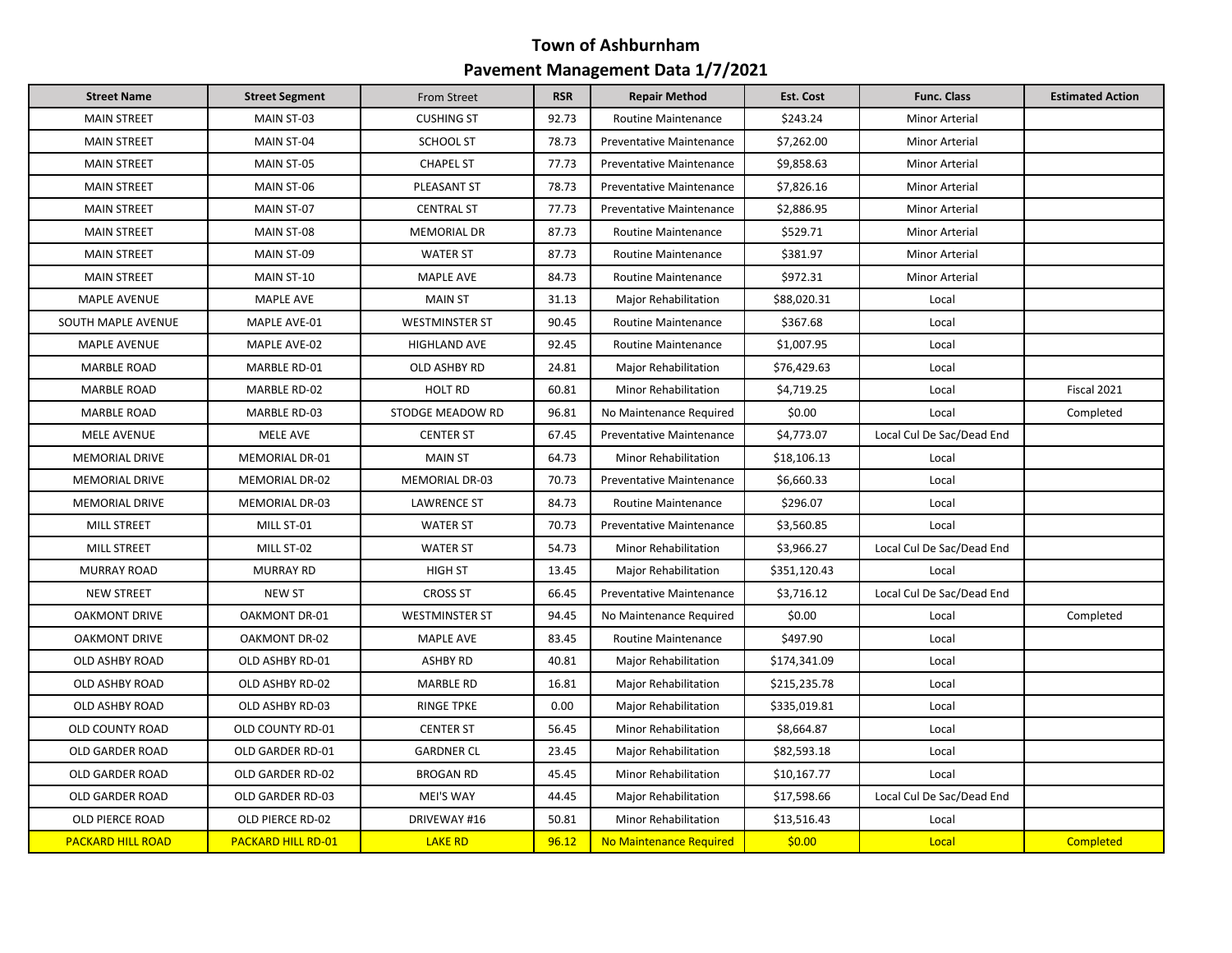| <b>Street Name</b>       | <b>Street Segment</b>     | From Street            | <b>RSR</b> | <b>Repair Method</b>            | <b>Est. Cost</b> | <b>Func. Class</b>        | <b>Estimated Action</b> |
|--------------------------|---------------------------|------------------------|------------|---------------------------------|------------------|---------------------------|-------------------------|
| <b>PACKARD HILL ROAD</b> | <b>PACKARD HILL RD-02</b> | <b>COUGHLIN RD</b>     | 89.12      | <b>Routine Maintenance</b>      | \$4,137.36       | Local                     |                         |
| <b>PACKARD HILL ROAD</b> | <b>PACKARD HILL RD-03</b> | <b>HEALD RD</b>        | 96.12      | No Maintenance Required         | \$0.00           | Local                     | <b>Completed</b>        |
| PILLSBURY ROAD           | PILLSBURY RD              | <b>RINDGE STATE RD</b> | 96.73      | No Maintenance Required         | \$0.00           | Local                     | Completed               |
| <b>PLATTS ROAD</b>       | PLATTS RD-01              | <b>WILLIAMS RD</b>     | 22.45      | Major Rehabilitation            | \$394,994.61     | Local                     |                         |
| PLATTS ROAD              | PLATTS RD-02              | <b>SPLIT</b>           | 58.45      | Minor Rehabilitation            | \$20,293.98      | Local                     |                         |
| <b>PLATTS ROAD</b>       | PLATTS RD-03              | SPLIT                  | 20.45      | Major Rehabilitation            | \$110,698.20     | Local                     |                         |
| PLEASANT STREET          | PLEASANT ST-01            | <b>MAIN ST</b>         | 99.23      | No Maintenance Required         | \$0.00           | Local                     | Completed               |
| PLEASANT STREET          | PLEASANT ST-02            | <b>ACADEMY ST</b>      | 99.23      | No Maintenance Required         | \$0.00           | Local                     | Completed               |
| <b>PROCTOR STREET</b>    | <b>PROCTOR ST</b>         | MILL ST                | 49.73      | <b>Minor Rehabilitation</b>     | \$61,155.81      | Local                     |                         |
| <b>PUFFER STREET</b>     | <b>PUFFER ST</b>          | <b>CENTRAL ST</b>      | 45.13      | Minor Rehabilitation            | \$21,171.55      | Local                     |                         |
| RICHARDSON ROAD          | <b>RICHARDSON RD</b>      | <b>CENTER ST</b>       | 49.45      | Minor Rehabilitation            | \$13,296.73      | Local Cul De Sac/Dead End |                         |
| <b>RINDGE TURNPIKE</b>   | RINDGE TPKE-01            | <b>ASHBY RD</b>        | 96.81      | No Maintenance Required         | \$0.00           | <b>Minor Collector</b>    | Completed               |
| <b>RINDGE TURNPIKE</b>   | RINDGE TPKE-02            | LITTLE WATATIC POND RD | 86.81      | <b>Routine Maintenance</b>      | \$2,364.57       | Minor Collector           |                         |
| <b>RINDGE TURNPIKE</b>   | <b>RINDGE TPKE-03</b>     | <b>OLD ASHBY RD</b>    | 86.81      | Routine Maintenance             | \$2,386.06       | <b>Minor Collector</b>    |                         |
| <b>RINDGE TURNPIKE</b>   | RINDGE TPKE-04            | <b>MARBLE RD</b>       | 79.81      | Preventative Maintenance        | \$37,801.97      | <b>Minor Collector</b>    |                         |
| <b>RINDGE TURNPIKE</b>   | RINDGE TPKE-05            | WAG HILL RD            | 81.81      | Routine Maintenance             | \$8,131.07       | Minor Collector           |                         |
| <b>RINDGE TURNPIKE</b>   | RINDGE TPKE-06            | <b>WILKER RD</b>       | 86.81      | Routine Maintenance             | \$2,655.41       | Minor Collector           |                         |
| <b>RIVER STREET</b>      | <b>RIVER ST</b>           | <b>MAIN ST</b>         | 67.73      | <b>Preventative Maintenance</b> | \$6,283.87       | Local                     |                         |
| <b>RIVER STYX ROAD</b>   | <b>RIVER STYX RD</b>      | <b>FITCHBURG RD</b>    | 91.12      | <b>Routine Maintenance</b>      | \$2,678.12       | <b>Minor Collector</b>    |                         |
| RUSSELL AVENUE           | <b>RUSSELL AVE</b>        | <b>CENTER ST</b>       | 55.45      | Minor Rehabilitation            | \$22,273.64      | Local Cul De Sac/Dead End |                         |
| <b>RUSSELL HILL ROAD</b> | <b>RUSSELL HILL RD-01</b> | <b>KELTON RD</b>       | 89.12      | <b>Routine Maintenance</b>      | \$3,319.73       | <b>Minor Collector</b>    |                         |
| <b>RUSSELL HILL ROAD</b> | <b>RUSSELL HILL RD-02</b> | <b>CROSBY RD</b>       | 84.12      | <b>Routine Maintenance</b>      | \$6,712.44       | <b>Minor Collector</b>    |                         |
| <b>RUSSELL HILL ROAD</b> | <b>RUSSELL HILL RD-03</b> | <b>STAGE COACH RD</b>  | 87.12      | <b>Routine Maintenance</b>      | \$3,834.91       | <b>Minor Collector</b>    |                         |
| <b>RUSSELL HILL ROAD</b> | <b>RUSSELL HILL RD-04</b> | <b>WILKER RD</b>       | 22.12      | <b>Major Rehabilitation</b>     | \$64,923.81      | <b>Minor Collector</b>    |                         |
| SHERBERT ROAD EXTENTION  | SHERBERT RD EXT-01        | <b>DUNN RD</b>         | 34.13      | Major Rehabilitation            | \$289,516.39     | Local                     |                         |
| SHERBERT ROAD EXTENTION  | SHERBERT RD EXT-02        | WINDING COVE RD        | 59.13      | Minor Rehabilitation            | \$5,807.93       | Local                     |                         |
| SHERBERT ROAD EXTENTION  | SHERBERT RD EXT-03        | SUNSET DR              | 27.13      | Major Rehabilitation            | \$73,718.77      | Local                     |                         |
| SHERBERT ROAD EXTENTION  | SHERBERT RD EXT-04        | <b>HOLIDAY DR</b>      | 48.13      | Minor Rehabilitation            | \$16,386.77      | Local                     |                         |
| SHERBERT ROAD            | SHERBERT RD-01            | LAKE RD                | 19.13      | Major Rehabilitation            | \$201,401.08     | Local                     |                         |
| SHERBERT ROAD            | SHERBERT RD-02            | PAGE AVE               | 40.13      | Major Rehabilitation            | \$88,879.52      | Local                     |                         |
| <b>SHERBERT ROAD</b>     | SHERBERT RD-03            | THREE JAYS RD          | 40.13      | Major Rehabilitation            | \$75,582.84      | Local                     |                         |
| SHERBERT ROAD            | SHERBERT RD-04            | <b>MAGUIRE RD</b>      | 42.13      | Major Rehabilitation            | \$93,457.52      | Local                     |                         |
| SHERBERT ROAD            | SHERBERT RD-05            | <b>NORTH STAR RD</b>   | 22.13      | Major Rehabilitation            | \$118,507.82     | Local                     |                         |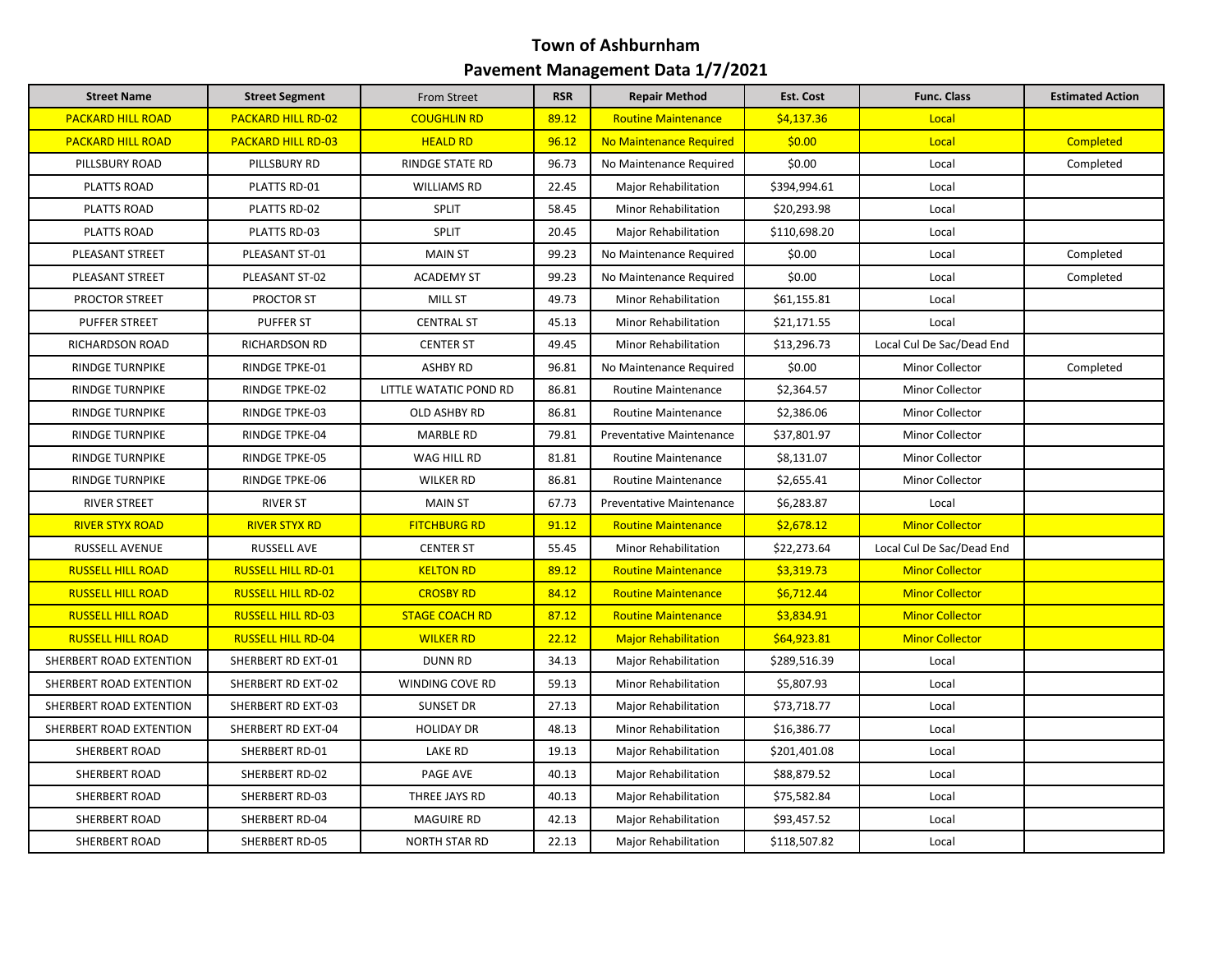| <b>Street Name</b>       | <b>Street Segment</b>  | From Street            | <b>RSR</b> | <b>Repair Method</b>                | Est. Cost    | <b>Func. Class</b>        | <b>Estimated Action</b> |
|--------------------------|------------------------|------------------------|------------|-------------------------------------|--------------|---------------------------|-------------------------|
| SHERBERT ROAD            | SHERBERT RD-06         | <b>BASS COVE ROW</b>   | 55.13      | <b>Minor Rehabilitation</b>         | \$19,722.39  | Local                     |                         |
| SHERBERT ROAD            | SHERBERT RD-07         | <b>HOWES CT</b>        | 50.13      | <b>Minor Rehabilitation</b>         | \$8,956.86   | Local                     |                         |
| SHERBERT ROAD            | SHERBERT RD-08         | <b>HOWES CT</b>        | 31.13      | \$30,426.42<br>Major Rehabilitation |              | Local                     |                         |
| SHERBERT ROAD            | SHERBERT RD-09         | <b>WYMAN RD</b>        | 12.13      | Major Rehabilitation                | \$278,706.73 | Local                     |                         |
| SHERBERT ROAD            | SHERBERT RD-10         | LOWER LAKE RD          | 35.13      | Major Rehabilitation                | \$136,098.44 | Local                     |                         |
| SIBLEY ROAD              | SIBLEY RD-01           | <b>BIRCHWOOD TER</b>   | 29.13      | Major Rehabilitation                | \$74,467.21  | Local                     | Fiscal 2021             |
| <b>SIBLEY ROAD</b>       | SIBLEY RD-02           | <b>HUNTER AVE</b>      | 28.13      | <b>Major Rehabilitation</b>         | \$56,842.04  | Local                     | Fiscal 2021             |
| SOUTH HIGH STREET        | SOUTH HIGH ST-01       | <b>GARDNER HILL RD</b> | 42.45      | Major Rehabilitation                | \$133,799.34 | Local                     |                         |
| <b>SOUTH HIGH STREET</b> | SOUTH HIGH ST-02       | <b>MURRAY RD</b>       | 49.45      | Minor Rehabilitation                | \$37,133.42  | Local                     |                         |
| <b>SOUTH MAIN STREET</b> | SOUTH MAIN ST-01       | <b>WILLIAMS RD</b>     | 96.45      | No Maintenance Required             | \$0.00       | Major Collector           | Completed               |
| <b>SOUTH MAIN STREET</b> | SOUTH MAIN ST-02       | HIGHLAND AVE           | 88.45      | <b>Routine Maintenance</b>          | \$4,009.17   | Major Collector           |                         |
| SOUTH MAIN STREET        | SOUTH MAIN ST-03       | SOUTH SCHOOL ST        | 93.45      | <b>Routine Maintenance</b>          | \$533.70     | Major Collector           |                         |
| SOUTH MAIN STREET        | SOUTH MAIN ST-04       | SOUTH PLEASANT ST      | 92.45      | <b>Routine Maintenance</b>          | \$1,402.93   | Major Collector           |                         |
| SOUTH MAIN STREET        | SOUTH MAIN ST-05       | <b>CROSS ST</b>        | 94.45      | No Maintenance Required             | \$0.00       | Major Collector           | Completed               |
| SOUTH PLEASANT STREET    | SOUTH PLEASANT ST      | <b>SOUTH MAIN ST</b>   | 35.45      | Major Rehabilitation                | \$180,667.63 | Local                     |                         |
| SOUTH SCHOOL STREET      | SOUTH SCHOOL ST        | SOUTH MAIN ST          | 43.45      | Major Rehabilitation                | \$94,924.20  | Local Cul De Sac/Dead End | Fiscal 2021             |
| <b>SQUIRE ROAD</b>       | <b>SQUIRE RD</b>       | <b>HEALD RD</b>        | 96.12      | No Maintenance Required             | \$0.00       | Local Cul De Sac/Dead End | Completed               |
| STOWELL ROAD             | STOWELL RD-01          | <b>ASHBY RD</b>        | 72.81      | Preventative Maintenance            | \$51,965.69  | Local                     |                         |
| <b>STOWELL ROAD</b>      | STOWELL RD-02          | <b>KRAETZER RD</b>     | 86.81      | <b>Routine Maintenance</b>          | \$321.99     | Local                     |                         |
| STOWELL ROAD             | STOWELL RD-03          | SOUTH BEACH RD         | 80.81      | Routine Maintenance                 | \$877.05     | Local                     |                         |
| STOWELL ROAD             | STOWELL RD-04          | <b>DALBECK LN</b>      | 68.81      | Preventative Maintenance            | \$25,423.14  | Local                     |                         |
| STOWELL ROAD             | STOWELL RD-05          | <b>HASTINGS RD</b>     | 84.81      | Routine Maintenance                 | \$1,018.18   | Local                     |                         |
| STOWELL ROAD             | STOWELL RD-06          | WINNECOWETT DR         | 7.81       | Major Rehabilitation                | \$484,852.44 | Local                     |                         |
| STOWELL ROAD             | STOWELL RD-07          | WINNECOWETT DR         | 0.00       | Major Rehabilitation                | \$228,774.98 | Local                     |                         |
| <b>TUCKERMAN ROAD</b>    | TUCKERMAN RD-01        | <b>EAST RINDGE RD</b>  | 44.13      | Major Rehabilitation                | \$366,434.61 | Local                     |                         |
| <b>TUCKERMAN ROAD</b>    | <b>TUCKERMAN RD-02</b> | YOUNG RD               | 47.13      | Minor Rehabilitation                | \$23,114.04  | Local                     |                         |
| <b>TUCKERMAN ROAD</b>    | TUCKERMAN RD-03        | <b>DUNN RD</b>         | 16.13      | Major Rehabilitation                | \$131,644.00 | Local                     |                         |
| <b>TUCKERMAN ROAD</b>    | TUCKERMAN RD-04        | <b>DANIEL LN</b>       | 11.13      | Major Rehabilitation                | \$82,713.09  | Local                     |                         |
| <b>TURNPIKE ROAD</b>     | <b>TURNPIKE RD-01</b>  | <b>CENTER ST</b>       | 13.45      | Major Rehabilitation                | \$115,401.01 | Local                     | Fiscal Year 2022        |
| <b>TURNPIKE ROAD</b>     | <b>TURNPIKE RD-02</b>  | DRIVEWAY #31           | 91.45      | <b>Routine Maintenance</b>          | \$910.93     | Local                     |                         |
| <b>VALERIE CIRCLE</b>    | <b>VALERIE CIR</b>     | <b>LILLIAN DR</b>      | 63.13      | Minor Rehabilitation                | \$26,603.29  | Local Cul De Sac/Dead End |                         |
| WAG HILL ROAD            | WAG HILL RD            | <b>BYFIELD RD</b>      | 26.81      | <b>Major Rehabilitation</b>         | \$126,152.23 | Local                     |                         |
| <b>WATER STREET</b>      | <b>WATER ST-01</b>     | <b>MAIN ST</b>         | 94.73      | No Maintenance Required             | \$0.00       | Major Collector           | Completed               |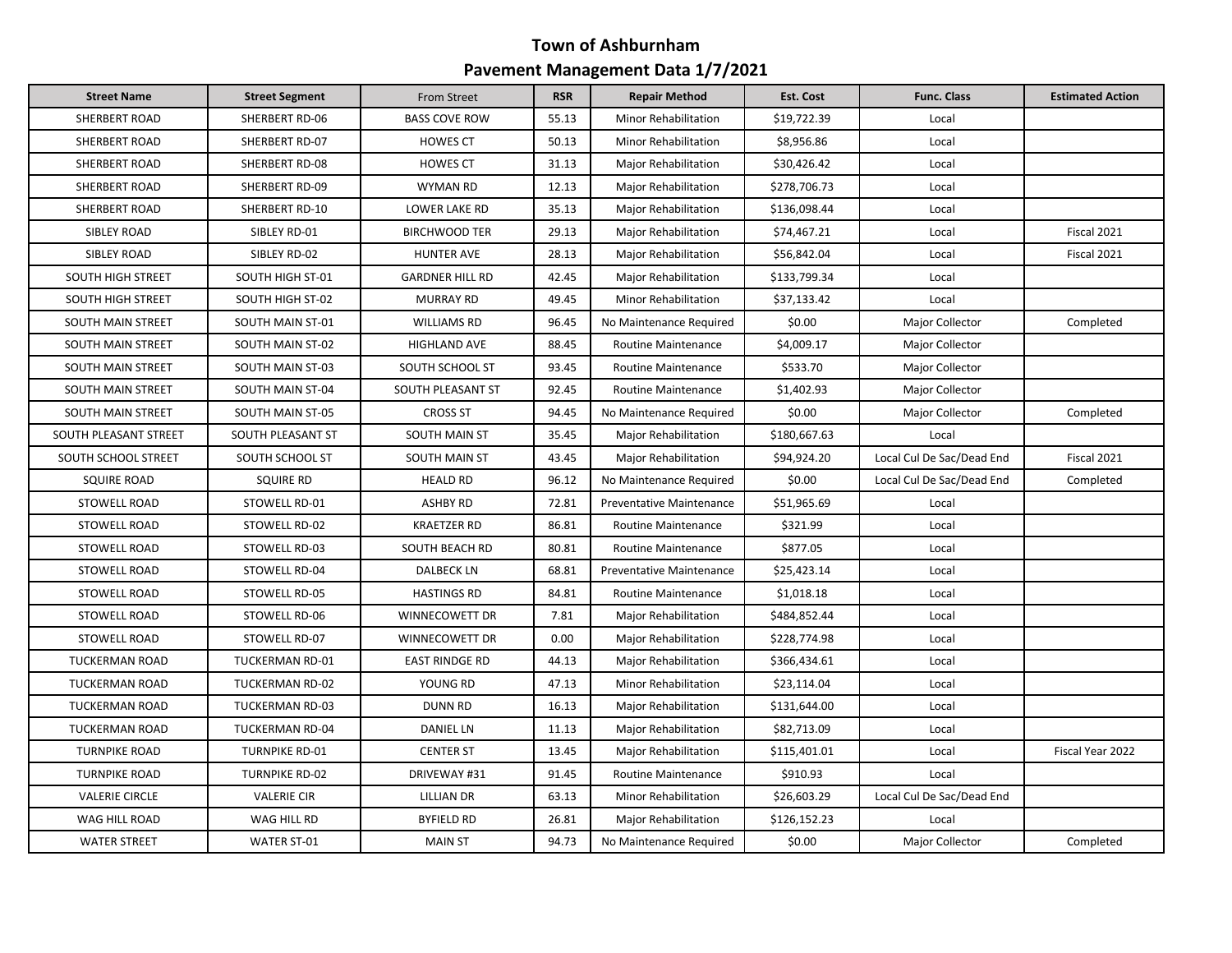| <b>Street Name</b>        | <b>Street Segment</b>    | From Street            | <b>RSR</b> | <b>Repair Method</b>            | Est. Cost       | <b>Func. Class</b>        | <b>Estimated Action</b> |
|---------------------------|--------------------------|------------------------|------------|---------------------------------|-----------------|---------------------------|-------------------------|
| <b>WATER STREET</b>       | <b>WATER ST-02</b>       | <b>GINGER BREAD LN</b> | 94.81      | No Maintenance Required         | \$0.00          | Major Collector           | Completed               |
| <b>WESTMINSTER STREET</b> | <b>WESTMINSTER ST-01</b> | SOUTH MAIN ST          | 89.45      | <b>Routine Maintenance</b>      | \$412.86        | <b>Major Collector</b>    |                         |
| <b>WESTMINSTER STREET</b> | <b>WESTMINSTER ST-02</b> | <b>MAPLE AVE</b>       | 78.45      | <b>Preventative Maintenance</b> | \$13,196.45     | Major Collector           |                         |
| <b>WESTMINSTER STREET</b> | <b>WESTMINSTER ST-03</b> | <b>OAKMONT DR</b>      | 94.45      | No Maintenance Required         | \$0.00          | Major Collector           | Completed               |
| <b>WESTMINSTER STREET</b> | <b>WESTMINSTER ST-04</b> | <b>PLATTS RD</b>       | 96.45      | No Maintenance Required         | \$0.00          | Major Collector           | Completed               |
| <b>WESTMINSTER STREET</b> | <b>WESTMINSTER ST-05</b> | <b>PLATTS RD</b>       | 90.45      | <b>Routine Maintenance</b>      | \$351.67        | Major Collector           |                         |
| <b>WILKER ROAD</b>        | <b>WILKER RD-01</b>      | <b>RUSSELL HILL RD</b> | 20.81      | <b>Major Rehabilitation</b>     | \$360,380.86    | Local                     |                         |
| <b>WILKER ROAD</b>        | <b>WILKER RD-02</b>      | <b>RINGE TPKE</b>      | 8.81       | <b>Major Rehabilitation</b>     | \$220,748.61    | Local Cul De Sac/Dead End |                         |
| <b>WILLARD ROAD</b>       | <b>WILLARD RD-01</b>     | <b>CENTRAL ST</b>      | 74.45      | <b>Preventative Maintenance</b> | \$13,756.65     | Local                     |                         |
| <b>WILLARD ROAD</b>       | <b>WILLARD RD-02</b>     | <b>FAIRVIEW AVE</b>    | 37.45      | <b>Major Rehabilitation</b>     | \$67,370.33     | Local                     |                         |
| <b>WILLARD ROAD</b>       | <b>WILLARD RD-03</b>     | <b>CAROLINA AVE</b>    | 74.45      | <b>Preventative Maintenance</b> | \$11,173.90     | Local                     |                         |
| <b>WILLARD ROAD</b>       | <b>WILLARD RD-04</b>     | <b>NEWTON RD</b>       | 56.45      | <b>Minor Rehabilitation</b>     | \$286,362.37    | Local                     |                         |
| <b>WILLIAMS PASSAGE</b>   | <b>WILLIAMS PASS</b>     | LINCOLN AVE            | 12.13      | Major Rehabilitation            | \$58,907.86     | Local                     | Fiscal Year 2021        |
| <b>WILLIAMS ROAD</b>      | <b>WILLIAMS RD-01</b>    | <b>CENTER ST</b>       | 96.45      | No Maintenance Required         | \$0.00          | <b>Minor Collector</b>    | Completed               |
| <b>WILLIAMS ROAD</b>      | <b>WILLIAMS RD-02</b>    | <b>TURNPIKE RD</b>     | 96.45      | No Maintenance Required         | \$0.00          | <b>Minor Collector</b>    | Completed               |
| <b>WILLIAMS ROAD</b>      | <b>WILLIAMS RD-03</b>    | <b>WHITNEY DR</b>      | 96.45      | No Maintenance Required         | \$0.00          | <b>Minor Collector</b>    | Completed               |
| <b>YOUNG ROAD</b>         | <b>YOUNG RD</b>          | <b>EAST RINDGE RD</b>  | 45.13      | <b>Minor Rehabilitation</b>     | \$89,158.80     | Local                     |                         |
|                           |                          |                        |            | <b>TOTAL</b>                    | \$13,453,624.64 |                           |                         |

## STATE ROADS

| <b>Street Name</b>                 | <b>Street Segment</b>  | <b>From Street</b>                   | <b>RSR</b> | <b>Repair Method</b> | Est. Cost | <b>Func. Class</b> |
|------------------------------------|------------------------|--------------------------------------|------------|----------------------|-----------|--------------------|
| FITCHBURG ROAD ROUTE 12 S          | <b>FITCHBURG ROAD</b>  | <b>IRIVER STYX ROAD TO TOWN LINE</b> |            |                      |           |                    |
| WINCHENDON RD ROUTE 12 N           | <b>WINCHENDON ROAD</b> | <b>OLD NIMS ROAD TO TOWN LINE I</b>  |            |                      |           |                    |
| <b>RINDGE STATE ROAD ROUTE 119</b> | ASHBY ROAD             | NH STATE LINE                        |            |                      |           |                    |
|                                    |                        |                                      |            |                      |           |                    |

# TOWN ACCEPTED GRAVEL

| <b>Street Name</b>       | <b>Street Segment</b> | <b>From Street</b>     | <b>RSR</b> | <b>Repair Method</b> | Est. Cost | <b>Func. Class</b>        |
|--------------------------|-----------------------|------------------------|------------|----------------------|-----------|---------------------------|
| <b>BIRCHWOOD TERRACE</b> | BIRCHWOOD TERR-02     | <b>PAVEMENT CHANGE</b> |            |                      |           | Local Cul De Sac/Dead End |
| <b>BUSH HILL ROAD</b>    | <b>BUSH HILL RD</b>   | <b>TUCKERMAN RD</b>    |            |                      |           | Local                     |
| <b>COREY ROAD</b>        | <b>COREY RD</b>       | <b>COREY HILL RD</b>   |            |                      |           | Local                     |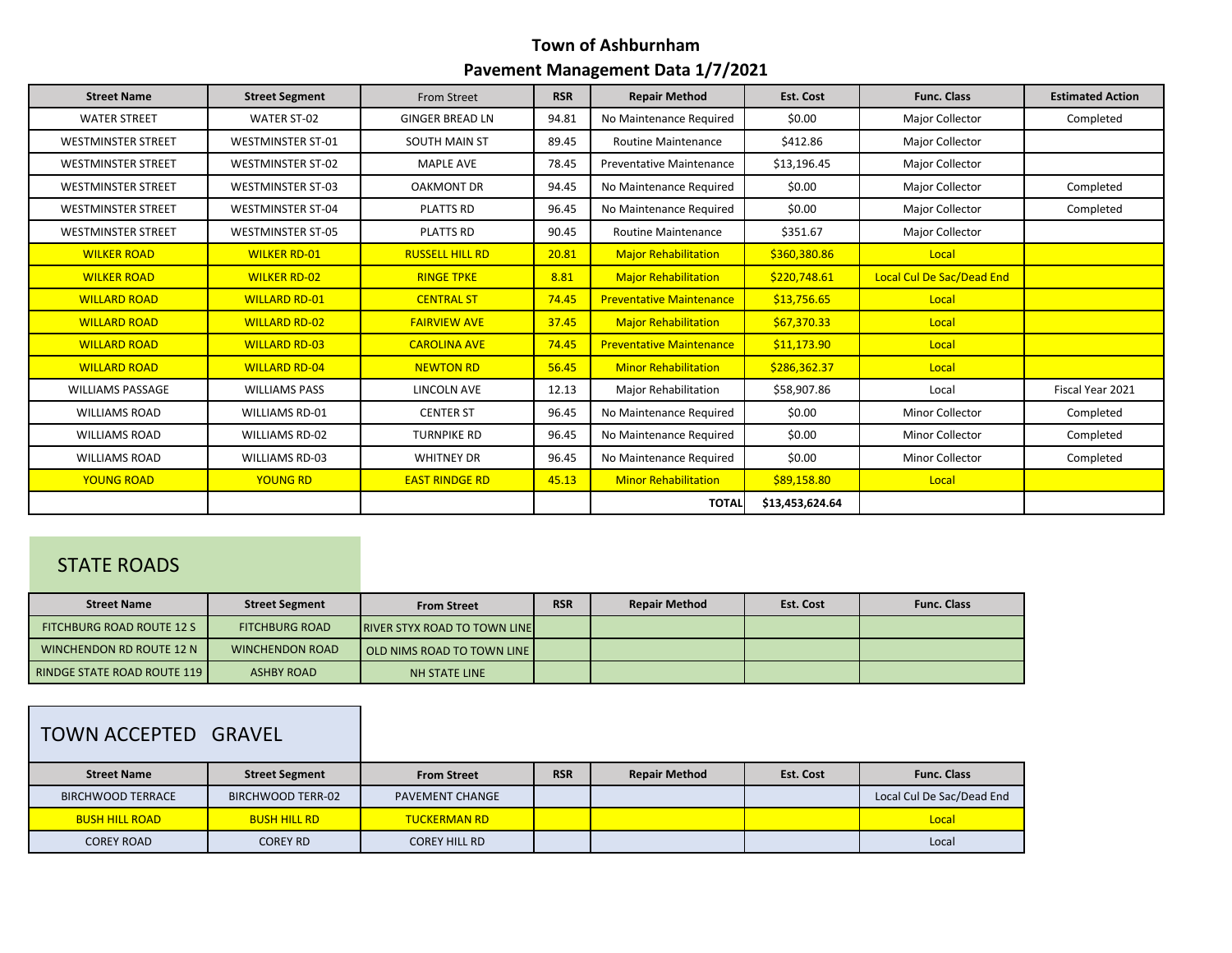| <b>Street Name</b>     | <b>Street Segment</b>  | <b>From Street</b>     | <b>RSR</b> | <b>Repair Method</b> | Est. Cost | <b>Func. Class</b>        |
|------------------------|------------------------|------------------------|------------|----------------------|-----------|---------------------------|
| <b>DANIEL LANE</b>     | <b>DANIEL LN</b>       | <b>TUCKERMAN RD</b>    |            |                      |           | Local Cul De Sac/Dead End |
| <b>FERIN ROAD</b>      | <b>FERIN RD-01</b>     | <b>OLD PIERCE RD</b>   |            |                      |           | Local                     |
| <b>FERIN ROAD</b>      | FERIN RD-02            | <b>LAKE SHORE RD</b>   |            |                      |           | Local Cul De Sac/Dead End |
| <b>HARRIS ROAD</b>     | <b>HARRIS RD-05</b>    | <b>HILLTOP DR</b>      |            |                      |           | Local                     |
| <b>KALLINEN ROAD</b>   | <b>KALLINEN RD</b>     | JEWELL HILL RD         |            |                      |           | Local Cul De Sac/Dead End |
| <b>LAKE SHORE ROAD</b> | LAKE SHORE RD-01       | <b>FERIN RD</b>        |            |                      |           | Local                     |
| OLD COUNTY ROAD        | OLD COUNTY RD-02       | <b>PAVEMENT CHANGE</b> |            |                      |           | Local                     |
| OLD PIERCE ROAD        | OLD PIERCE RD-01       | <b>RINDGE STATE RD</b> |            |                      |           | Local                     |
| OLD PIERCE ROAD        | OLD PIERCE RD-03       | DRIVEWAY #28           |            |                      |           | Local                     |
| OLD PIERCE ROAD        | OLD PIERCE RD-04       | <b>STOWELL RD</b>      |            |                      |           | Local                     |
| SHORE ROAD BRANCH      | <b>SHORE RD BRANCH</b> | <b>SHORE RD</b>        |            |                      |           | Local Cul De Sac/Dead End |
| STODGE MEADOW ROAD     | STODGE MEADOW RD-01    | <b>MARBLE RD</b>       |            |                      |           | Local                     |
| STODGE MEADOW ROAD     | STODGE MEADOW RD-02    | POND DR                |            |                      |           | Local                     |
| STODGE MEADOW ROAD     | STODGE MEADOW RD-03    | <b>ROSEMARY LN</b>     |            |                      |           | Local Cul De Sac/Dead End |
| <b>STOWELL ROAD</b>    | <b>STOWELL RD-08</b>   | <b>PAVEMENT CHANGE</b> |            |                      |           | Local                     |
| <b>TUCKERMAN ROAD</b>  | <b>TUCKERMAN RD-05</b> | <b>GOLD MINE RD</b>    |            |                      |           | Local                     |

# PRIVATE ROADS

| <b>Street Name</b>        | <b>Street Segment</b>     | <b>From Street</b>     | <b>RSR</b> | <b>Repair Method</b> | Est. Cost | <b>Func. Class</b>        |
|---------------------------|---------------------------|------------------------|------------|----------------------|-----------|---------------------------|
| <b>ASHE ROAD</b>          | ASHE RD-02                | <b>SPLIT</b>           |            |                      |           | Local Cul De Sac/Dead End |
| <b>ASHE ROAD</b>          | <b>ASHE RD-03</b>         | <b>SPLIT</b>           |            |                      |           | Local Cul De Sac/Dead End |
| <b>ASHE ROAD</b>          | <b>ASHE RD-01</b>         | <b>SAARI CAMP RD</b>   |            |                      |           | Local                     |
| <b>ATWATERS EDGE FARM</b> | <b>ATWATERS EDGE FARM</b> | <b>WINCHENDON RD</b>   |            |                      |           | Local Cul De Sac/Dead End |
| <b>BALSAM DRIVE</b>       | <b>BALSAM DR</b>          | <b>WINDING COVE RD</b> |            |                      |           | Local                     |
| <b>BANK AVENUE</b>        | <b>BANK AVE</b>           | <b>BROWNS LANDING</b>  |            |                      |           | Local Cul De Sac/Dead End |
| <b>BASS COVE ROW</b>      | <b>BASS COVE ROW</b>      | <b>SHERBERT RD</b>     |            |                      |           | Local Cul De Sac/Dead End |
| <b>BLUEBERRY ROAD</b>     | <b>BLUEBERRY RD-01</b>    | <b>DUNN RD</b>         |            |                      |           | Local                     |
| <b>BLUEBERRY ROAD</b>     | <b>BLUEBERRY RD-02</b>    | <b>NOEL DR</b>         |            |                      |           | Local                     |
| <b>BLUEBERRY ROAD</b>     | <b>BLUEBERRY RD-03</b>    | <b>SPRUCE DR</b>       |            |                      |           | Local Cul De Sac/Dead End |
| <b>BLUEFIELD ROAD</b>     | <b>BLUEFIELD RD-01</b>    | <b>DUNN RD</b>         |            |                      |           | Local                     |
| <b>BLUEFIELD ROAD</b>     | <b>BLUEFIELD RD-02</b>    | <b>SPRUCE DR</b>       |            |                      |           | Local Cul De Sac/Dead End |
| <b>BRIDAL PATH</b>        | <b>BRIDAL PATH</b>        | <b>WOOD PATH</b>       |            |                      |           | Local                     |
| <b>BRIDEAU ROAD</b>       | <b>BRIDEAU RD</b>         | <b>LOWER LAKE RD</b>   |            |                      |           | Local Cul De Sac/Dead End |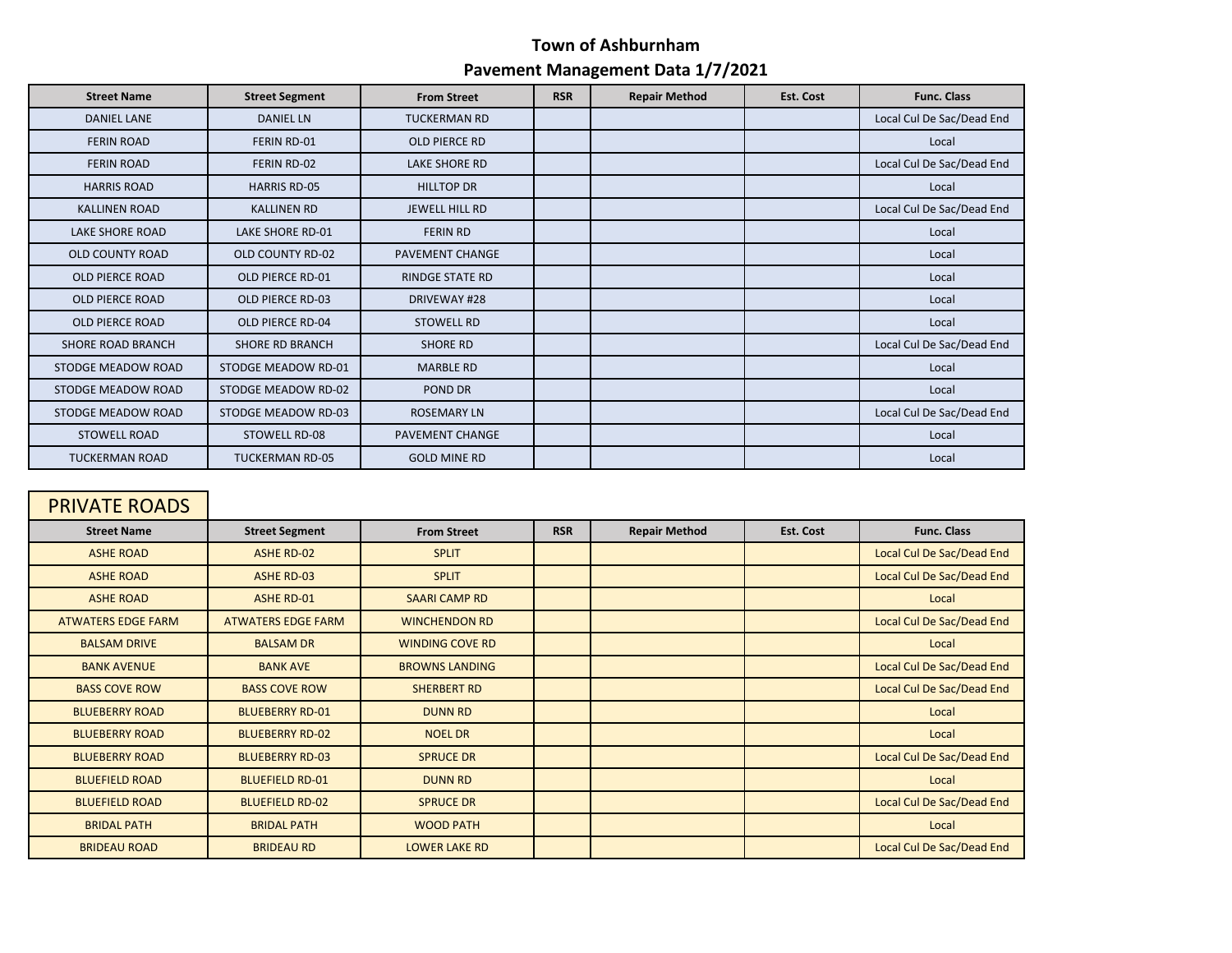| <b>Street Name</b>          | <b>Street Segment</b>    | <b>From Street</b>     | <b>RSR</b> | <b>Repair Method</b> | <b>Est. Cost</b> | <b>Func. Class</b>        |
|-----------------------------|--------------------------|------------------------|------------|----------------------|------------------|---------------------------|
| <b>BROGAN ROAD</b>          | <b>BROGAN RD-01</b>      | <b>OLD GARDNER RD</b>  |            |                      |                  | Local                     |
| <b>BROGAN ROAD</b>          | <b>BROGAN RD-01</b>      | <b>SPLIT</b>           |            |                      |                  | Local Cul De Sac/Dead End |
| <b>BROGAN ROAD</b>          | <b>BROGAN RD-03</b>      | <b>SPLIT</b>           |            |                      |                  | Local Cul De Sac/Dead End |
| <b>BROOK ROAD</b>           | <b>BROOK RD-01</b>       | <b>HILLTOP DR</b>      |            |                      |                  | Local                     |
| <b>BROOK ROAD</b>           | <b>BROOK RD-02</b>       | <b>FOREST LN</b>       |            |                      |                  | Local Cul De Sac/Dead End |
| <b>BROWN'S LAKE ROAD</b>    | <b>BROWN'S LAKE RD</b>   | <b>SLED RD</b>         |            |                      |                  | Local Cul De Sac/Dead End |
| <b>BYFIELD ROAD</b>         | <b>BYFIELD RD (PVT)</b>  | <b>RINDGE TPKE</b>     |            |                      |                  | Local                     |
| <b>BYFIELD ROAD</b>         | <b>BYFIELD RD-01</b>     | <b>DRIVEWAY #65</b>    |            |                      |                  | Local                     |
| <b>BYFIELD ROAD</b>         | <b>BYFIELD RD-02</b>     | <b>WAG HILL RD</b>     |            |                      |                  | Local Cul De Sac/Dead End |
| <b>CHARM ROAD</b>           | <b>CHARM RD</b>          | <b>PEARL RD</b>        |            |                      |                  | Local                     |
| <b>CHARM ROAD</b>           | <b>CHARM RD-01</b>       | <b>LAKE SHORE RD</b>   |            |                      |                  | Local                     |
| <b>CHESHIRE POND ROAD</b>   | <b>CHESHIRE POND RD</b>  | <b>WINCHENDON RD</b>   |            |                      |                  | Local Cul De Sac/Dead End |
| <b>CHRISTMAS TREE DRIVE</b> | <b>CHRISTMAS TREE DR</b> | <b>NOEL DR</b>         |            |                      |                  | Local Cul De Sac/Dead End |
| <b>COUGHLIN ROAD</b>        | <b>COUGHLIN RD</b>       | <b>PACKARD HILL RD</b> |            |                      |                  | Local Cul De Sac/Dead End |
| <b>DALBECK LANE</b>         | <b>DALBECK LN</b>        | <b>STOWELL RD</b>      |            |                      |                  | Local Cul De Sac/Dead End |
| <b>FORRISTALL ROAD</b>      | <b>FORRISTALL RD</b>     | <b>CENTER ST</b>       |            |                      |                  | Local Cul De Sac/Dead End |
| <b>FOUR WINDS DRIVE</b>     | <b>FOUR WINDS DR</b>     | <b>HIGH ST</b>         |            |                      |                  | Local Cul De Sac/Dead End |
| <b>GOLD MINE ROAD</b>       | <b>GOLD MINE RD-01</b>   | <b>TUCKERMAN RD</b>    |            |                      |                  | Local                     |
| <b>GOLD MINE ROAD</b>       | <b>GOLD MINE RD-02</b>   | <b>SENECA DR</b>       |            |                      |                  | Local                     |
| <b>GOLD MINE ROAD</b>       | <b>GOLD MINE RD-03</b>   | <b>WEST SHORE RD</b>   |            |                      |                  | Local                     |
| <b>HAY ROAD</b>             | HAY RD-03                | <b>LOG CABIN RD</b>    |            |                      |                  | Local Cul De Sac/Dead End |
| <b>HEATHER DUNN DRIVE</b>   | <b>HEATHER DUNN DR</b>   | <b>DUNN RD</b>         |            |                      |                  | Local Cul De Sac/Dead End |
| <b>HEWITT ROAD</b>          | <b>HEWITT RD</b>         | <b>DUNN RD</b>         |            |                      |                  | Local Cul De Sac/Dead End |
| <b>HILLTOP DRIVE</b>        | <b>HILLTOP DR-01</b>     | <b>HARRIS RD</b>       |            |                      |                  | Local                     |
| <b>HILLTOP DRIVE</b>        | <b>HILLTOP DR-02</b>     | <b>BROOK RD</b>        |            |                      |                  | Local                     |
| <b>HILLTOP DRIVE</b>        | <b>HILLTOP DR-03</b>     | <b>FOREST LN</b>       |            |                      |                  | Local Cul De Sac/Dead End |
| <b>HOLIDAY DRIVE</b>        | <b>HOLIDAY DR</b>        | <b>SHERBERT RD</b>     |            |                      |                  | Local                     |
| <b>HOUDE AVENUE</b>         | <b>HOUDE AVE-01</b>      | <b>WOOD PATH</b>       |            |                      |                  | Local                     |
| <b>HOUDE AVENUE</b>         | <b>HOUDE AVE-02</b>      | <b>LAUREL AVE</b>      |            |                      |                  | Local Cul De Sac/Dead End |
| <b>HOWES COURT</b>          | <b>HOWES CT</b>          | <b>SHERBERT RD</b>     |            |                      |                  | Local                     |
| <b>INDIAN POINT ROAD</b>    | <b>INDIAN POINT RD</b>   | <b>GOLD MINE RD</b>    |            |                      |                  | Local Cul De Sac/Dead End |
| <b>IRIQUIOS DRIVE</b>       | <b>IRIQUIOS DR</b>       | <b>WEST SHORE DR</b>   |            |                      |                  | Local                     |
| <b>ISLAND ROAD</b>          | <b>ISLAND RD-01</b>      | <b>LOWER LAKE RD</b>   |            |                      |                  | Local                     |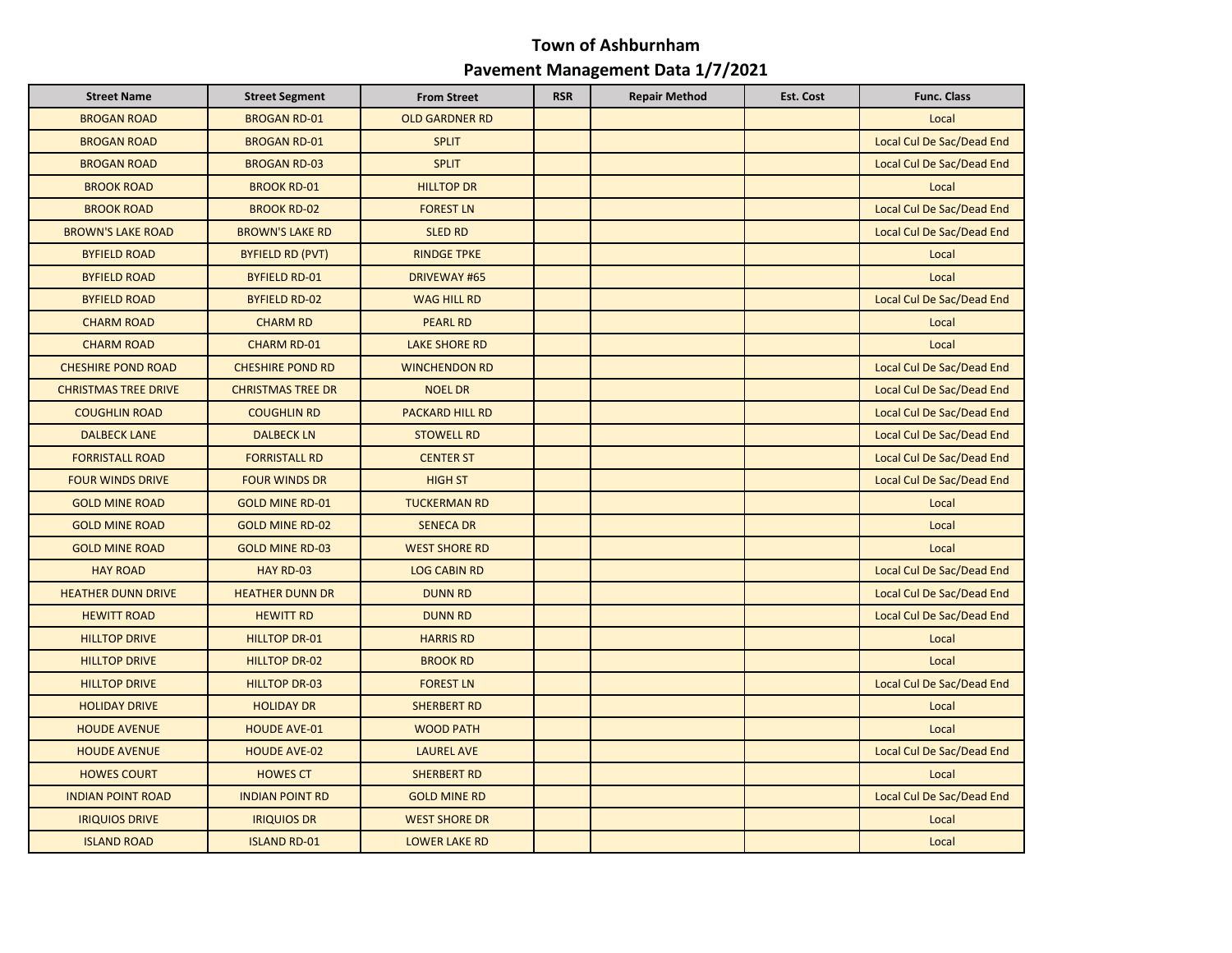| <b>Street Name</b>         | <b>Street Segment</b>    | <b>From Street</b>        | <b>RSR</b> | <b>Repair Method</b> | <b>Est. Cost</b> | <b>Func. Class</b>        |
|----------------------------|--------------------------|---------------------------|------------|----------------------|------------------|---------------------------|
| <b>ISLAND ROAD</b>         | <b>ISLAND RD-02</b>      | <b>SHAMROCK LN</b>        |            |                      |                  | Local Cul De Sac/Dead End |
| <b>LAKEVIEW DRIVE</b>      | <b>LAKEVIEW DR</b>       | <b>SUNSET DR</b>          |            |                      |                  | Local                     |
| <b>LANE LANE</b>           | <b>LANE LN</b>           | <b>HARRIS RD</b>          |            |                      |                  | Local Cul De Sac/Dead End |
| <b>LAUREL AVENUE</b>       | <b>LAUREL AVE</b>        | <b>HOUDE AVE</b>          |            |                      |                  | Local Cul De Sac/Dead End |
| <b>LAUREL DRIVE</b>        | <b>LAUREL DR</b>         | <b>WINDING COVE RD</b>    |            |                      |                  | Local                     |
| LITTLE WATATIC POND ROAD   | LITTLE WATATIC POND RD   | <b>RINDGE TPKE</b>        |            |                      |                  | Local                     |
| <b>LOG CABIN ROAD</b>      | <b>LOG CABIN RD</b>      | <b>HAY RD</b>             |            |                      |                  | Local Cul De Sac/Dead End |
| <b>LOWER LAKE ROAD</b>     | <b>LOWER LAKE RD-01</b>  | <b>SHERBERT RD</b>        |            |                      |                  | Local                     |
| <b>LOWER LAKE ROAD</b>     | <b>LOWER LAKE RD-02</b>  | <b>ISLAND RD</b>          |            |                      |                  | Local                     |
| <b>LOWER LAKE ROAD</b>     | <b>LOWER LAKE RD-03</b>  | <b>BRIDEAU RD</b>         |            |                      |                  | Local Cul De Sac/Dead End |
| <b>MAGUIRE ROAD</b>        | <b>MAGUIRE RD</b>        | <b>SHERBERT RD</b>        |            |                      |                  | Local Cul De Sac/Dead End |
| <b>MARSHALL MILLS ROAD</b> | <b>MARSHALL MILLS RD</b> | <b>HASTINGS</b>           |            |                      |                  | Local Cul De Sac/Dead End |
| <b>MASSASOIT DRIVE</b>     | <b>MASSASOIT DR</b>      | <b>WINNECOWETT SHORES</b> |            |                      |                  | Local Cul De Sac/Dead End |
| <b>MATTAKESETT CIRCLE</b>  | <b>MATTAKESETT CIR</b>   | <b>WINNECOWETT SHORES</b> |            |                      |                  | Local Cul De Sac/Dead End |
| <b>MEADOW LANE</b>         | <b>MEADOW LN</b>         | <b>HAY RD</b>             |            |                      |                  | Local Cul De Sac/Dead End |
| <b>MEI'S WAY</b>           | <b>MEI'S WAY</b>         | <b>OLD GARDER RD</b>      |            |                      |                  | Local Cul De Sac/Dead End |
| <b>MISTLETOE DRIVE</b>     | <b>MISTLETOE DR</b>      | <b>NOEL DR</b>            |            |                      |                  | Local Cul De Sac/Dead End |
| <b>NAUKEAG ROAD</b>        | <b>NAUKEAG RD-01</b>     | <b>PAGE AVE</b>           |            |                      |                  | Local                     |
| <b>NAUKEAG ROAD</b>        | <b>NAUKEAG RD-02</b>     | <b>BRIDAL PATH</b>        |            |                      |                  | Local Cul De Sac/Dead End |
| <b>NEWTON ROAD</b>         | <b>NEWTON RD</b>         | <b>WESTMINSTER TL</b>     |            |                      |                  | Local Cul De Sac/Dead End |
| <b>NEWTON ROAD</b>         | <b>NEWTON RD</b>         | <b>WILLARD RD</b>         |            |                      |                  | Local Cul De Sac/Dead End |
| <b>NOEL DRIVE</b>          | <b>NOEL DR-01</b>        | <b>DUNN RD</b>            |            |                      |                  | Local                     |
| <b>NOEL DRIVE</b>          | <b>NOEL DR-02</b>        | <b>MISLETOE DR</b>        |            |                      |                  | Local                     |
| <b>NOEL DRIVE</b>          | <b>NOEL DR-03</b>        | <b>CHRISTMAS TREE DR</b>  |            |                      |                  | Local                     |
| <b>NORTH STAR ROAD</b>     | <b>NORTH STAR RD</b>     | <b>SHERBERT RD</b>        |            |                      |                  | Local Cul De Sac/Dead End |
| <b>OAK AVENEUE</b>         | <b>OAK AVE</b>           | <b>SLED RD</b>            |            |                      |                  | Local Cul De Sac/Dead End |
| <b>OLD NIMS ROAD</b>       | <b>OLD NIMS RD</b>       | <b>MAIN ST</b>            |            |                      |                  | Local Cul De Sac/Dead End |
| <b>OLD STEELE ROAD</b>     | <b>OLD STEELE RD</b>     | <b>ASHBY RD</b>           |            |                      |                  | Local                     |
| <b>OLD TOWN ROAD</b>       | <b>OLD TOWN RD</b>       | <b>CASHMAN HILL RD</b>    |            |                      |                  | Local Cul De Sac/Dead End |
| <b>PAGE AVENUE</b>         | PAGE AVE-01              | <b>SHERBERT RD</b>        |            |                      |                  | Local                     |
| <b>PAGE AVENUE</b>         | <b>PAGE AVE-02</b>       | <b>SPRUCE AVE</b>         |            |                      |                  | Local                     |
| <b>PAGE AVENUE</b>         | PAGE AVE-03              | <b>THREE JAYS RD</b>      |            |                      |                  | Local                     |
| <b>PAGE AVENUE</b>         | <b>PAGE AVE-04</b>       | <b>NAUKEAG RD</b>         |            |                      |                  | Local                     |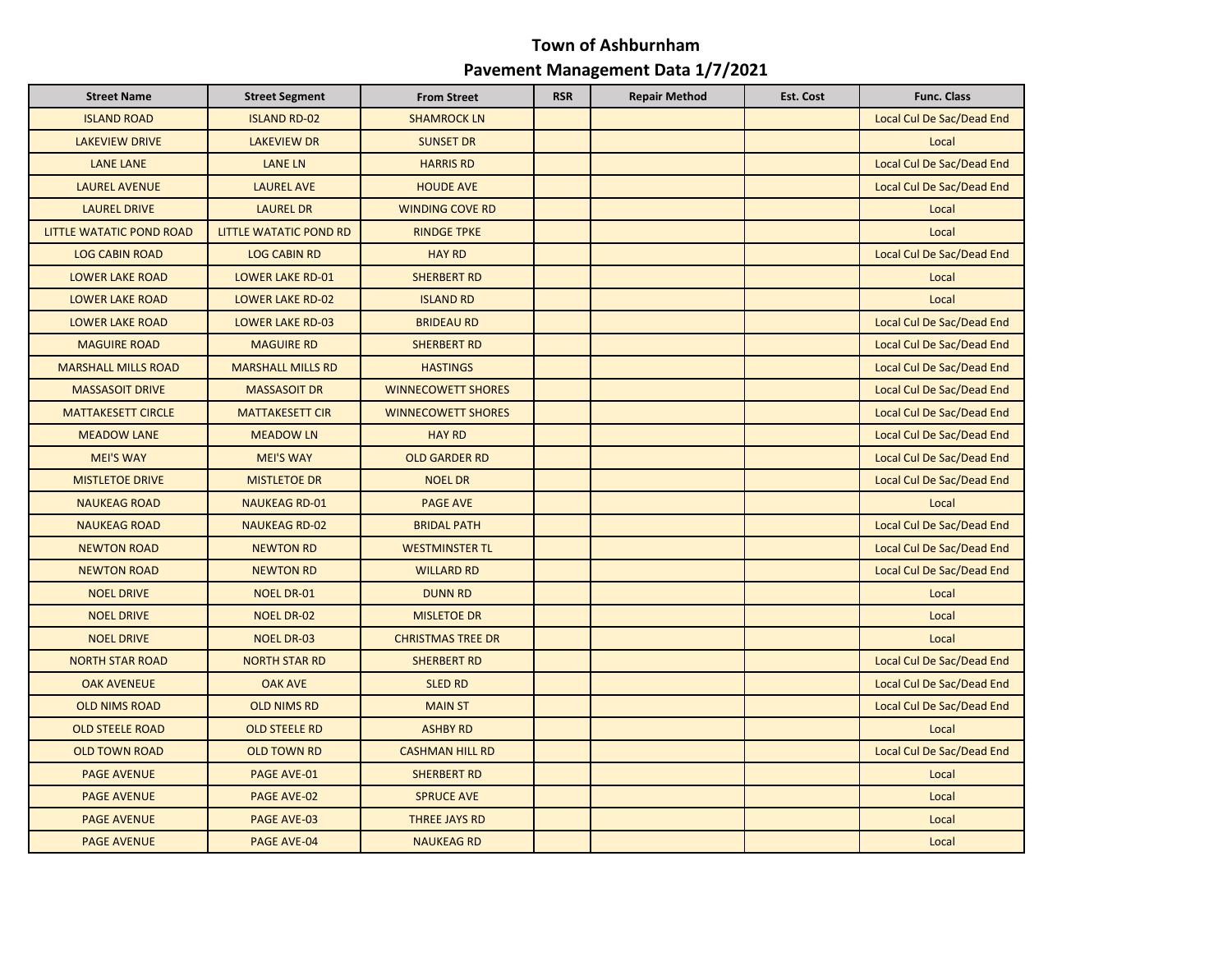| <b>Street Name</b>         | <b>Street Segment</b>   | <b>From Street</b>      | <b>RSR</b> | <b>Repair Method</b> | Est. Cost | <b>Func. Class</b>        |
|----------------------------|-------------------------|-------------------------|------------|----------------------|-----------|---------------------------|
| <b>PAGE AVENUE</b>         | <b>PAGE AVE-05</b>      | <b>WOOD PATH</b>        |            |                      |           | Local                     |
| <b>PAGE AVENUE</b>         | <b>PAGE AVE-06</b>      | <b>PINE AVE</b>         |            |                      |           | Local                     |
| <b>PAGE AVENUE</b>         | PAGE AVE-07             | <b>PINE AVE</b>         |            |                      |           | Local                     |
| <b>PEARL ROAD</b>          | PEARL RD-01             | <b>LAKE SHORE RD</b>    |            |                      |           | Local                     |
| <b>PEARL ROAD</b>          | PEARL RD-02             | <b>SPLIT</b>            |            |                      |           | Local                     |
| <b>PEARL ROAD</b>          | <b>PEARL RD-03</b>      | <b>CHARM RD</b>         |            |                      |           | Local Cul De Sac/Dead End |
| <b>PENACOOK ROAD</b>       | <b>PENACOOK RD</b>      | <b>SPRUCE DR</b>        |            |                      |           | Local                     |
| <b>PINE AVENUE</b>         | PINE AVE-01             | <b>PAGE AVE</b>         |            |                      |           | Local                     |
| <b>PINE AVENUE</b>         | PINE AVE-02             | <b>SLED RD</b>          |            |                      |           | Local Cul De Sac/Dead End |
| <b>POND DRIVE</b>          | <b>POND DR</b>          | <b>HOLT RD</b>          |            |                      |           | Local Cul De Sac/Dead End |
| <b>ROSEMARY LANE</b>       | <b>ROSEMARY LN</b>      | <b>STODGE MEADOW RD</b> |            |                      |           | Local Cul De Sac/Dead End |
| <b>SAARI CAMP ROAD</b>     | <b>SAARI CAMP RD-01</b> | <b>EAST RINDGE RD</b>   |            |                      |           | Local Cul De Sac/Dead End |
| <b>SAARI CAMP ROAD</b>     | <b>SAARI CAMP RD-02</b> | <b>ASHE RD</b>          |            |                      |           | Local Cul De Sac/Dead End |
| <b>SCHOOL STREET</b>       | SCHOOL ST-01            | <b>MAIN ST</b>          |            |                      |           | Local                     |
| <b>SCHOOL STREET NORTH</b> | <b>SCHOOL ST-02</b>     | <b>CENTRAL ST</b>       |            |                      |           | Local Cul De Sac/Dead End |
| <b>SENECA DRIVE</b>        | <b>SENECA DR</b>        | <b>GOLD MINE RD</b>     |            |                      |           | Local                     |
| <b>SHAMROCK LANE</b>       | <b>SHAMROCK LN</b>      | <b>ISLAND RD</b>        |            |                      |           | Local Cul De Sac/Dead End |
| <b>SLED ROAD</b>           | SLED RD-01              | <b>HARRIS RD</b>        |            |                      |           | Local                     |
| <b>SLED ROAD</b>           | SLED RD-02              | <b>BROWN'S LAKE RD</b>  |            |                      |           | Local                     |
| <b>SLED ROAD</b>           | SLED RD-03              | <b>PINE AVE</b>         |            |                      |           | Local                     |
| <b>SLED ROAD</b>           | <b>SLED RD-04</b>       | <b>SUNSET AVE</b>       |            |                      |           | Local                     |
| <b>SOUTH BEACH ROAD</b>    | <b>SOUTH BEACH RD</b>   | <b>STOWELL RD</b>       |            |                      |           | Local Cul De Sac/Dead End |
| <b>SPRUCE AVENUE</b>       | <b>SPRUCE AVE</b>       | <b>PAGE AVE</b>         |            |                      |           | Local Cul De Sac/Dead End |
| <b>SPRUCE DRIVE</b>        | <b>SPRUCE DR-01</b>     | <b>BLUEFIELD RD</b>     |            |                      |           | Local                     |
| <b>SPRUCE DRIVE</b>        | <b>SPRUCE DR-02</b>     | <b>PENACOOK RD</b>      |            |                      |           | Local                     |
| <b>STAGE COACH ROAD</b>    | <b>STAGE COACH RD</b>   | <b>RUSSELL HILL RD</b>  |            |                      |           | Local Cul De Sac/Dead End |
| <b>STEARNS ROAD</b>        | <b>STEARNS RD</b>       | <b>NEW HAMPSHIRE SL</b> |            |                      |           | Local Cul De Sac/Dead End |
| <b>STODGE DRIVE</b>        | <b>STODGE DR</b>        | <b>HOLT RD</b>          |            |                      |           | Local Cul De Sac/Dead End |
| <b>SUNSET AVENUE</b>       | <b>SUNSET AVE</b>       | <b>SLED RD</b>          |            |                      |           | Local                     |
| <b>SUNSET DRIVE</b>        | <b>SUNSET DR-01</b>     | <b>SHERBERT RD</b>      |            |                      |           | Local                     |
| <b>SUNSET DRIVE</b>        | <b>SUNSET DR-02</b>     | <b>LAKEVIEW DR</b>      |            |                      |           | Local                     |
| <b>SUNSET DRIVE</b>        | <b>SUNSET DR-03</b>     | <b>HOLIDAY DR</b>       |            |                      |           | Local                     |
| <b>SUNSET ISLE ROAD</b>    | <b>SUNSET ISLE RD</b>   | <b>WEST SHORE DR</b>    |            |                      |           | Local Cul De Sac/Dead End |